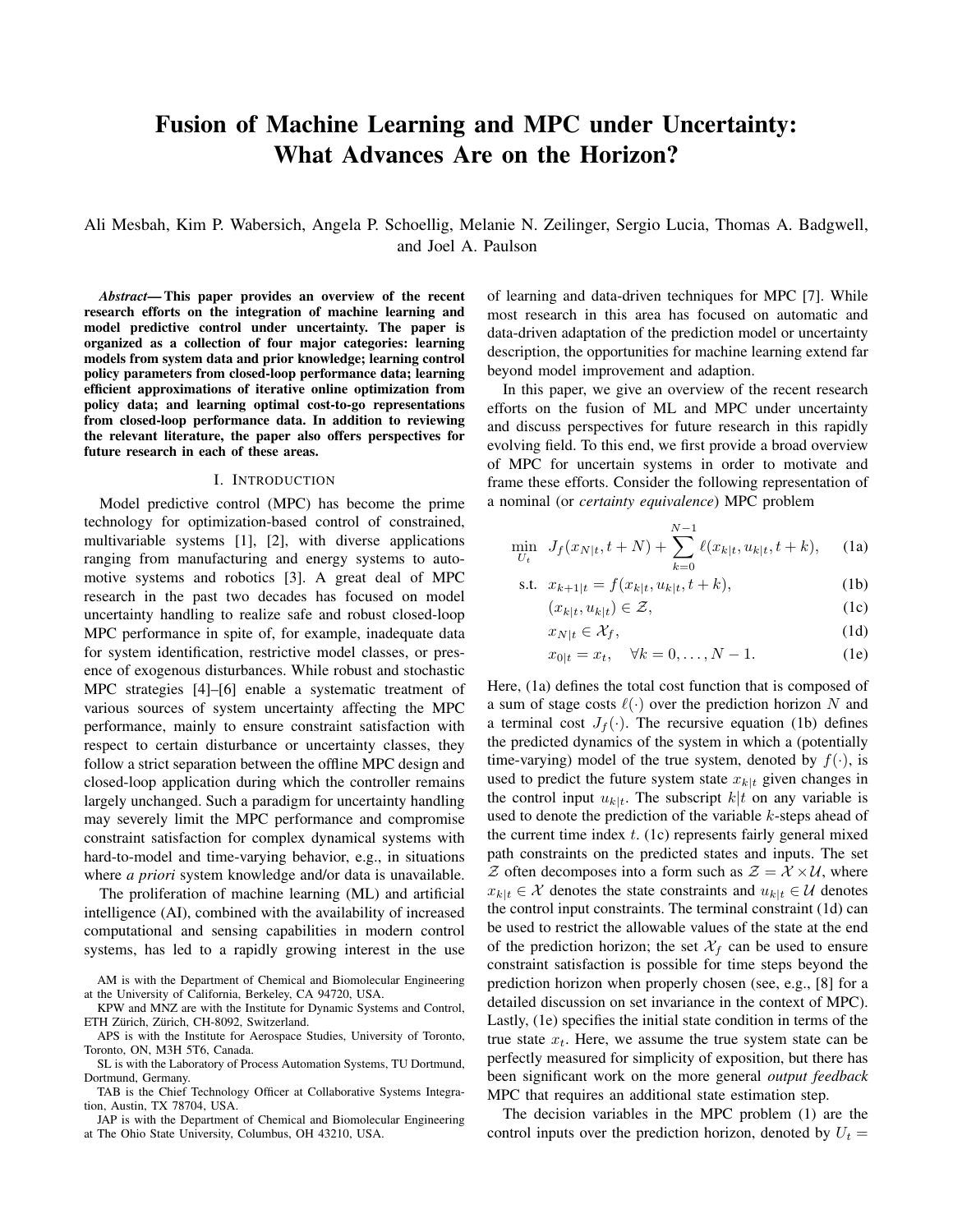$\{u_{0|t}, u_{1|t}, \ldots, u_{N-1|t}\}.$  Let  $U_t^*(x_t, t)$  denote the optimal control input sequence that solves  $(1)$  at the current time t. The key idea in MPC is to implement only the first element of this optimal input sequence, which will be re-planned once a new state value is measured. This procedure implicitly defines a feedback control law  $\pi^{\text{MPC}}(x_t, t) = u_{0|t}^{\star}(x_t, t)$ , where  $u_{0}^{\star}(x_t, t)$  is the first element of  $U_t^{\star}(x_t, t)$ . Although  $\pi^{\text{MPC}}$  provides some degree of inherent robustness to system uncertainty due to feedback from  $x_t$ , it may not be sufficient to handle large uncertainties that may arise from errors in the model structure and/or parameters, or significant exogenous disturbances. Thus, as discussed above, there have been significant efforts to develop MPC strategies that are by *design* robust. Broadly speaking, these strategies modify the formulation (1) to include prediction models that explicitly incorporate uncertainty into the predictions.

A fairly general way to represent system uncertainties is in the form of stochastic variables [6]. Accordingly, the MPC of uncertain systems can take the general form of a closed-loop stochastic MPC (CL-SMPC) problem as follows

$$
\min_{\Pi_t} \ \mathbb{E}\left\{J_f(x_{N|t}, t+N) + \sum_{k=0}^{N-1} \ell(x_{k|t}, u_{k|t}, t+k)\right\},\tag{2a}
$$

s.t. 
$$
x_{k+1|t} = f(x_{k|t}, u_{k|t}, t + k, w_{k|t}, \theta_t)
$$
, (2b)

$$
u_{k|t} = \mu_{k|t}(x_{0|t}, \dots, x_{k|t}),
$$
 (2c)

$$
\Pr\left\{(x_{k|t}, u_{k|t}) \in \mathcal{Z}\right\} \ge \beta,\tag{2d}
$$

$$
\Pr\left\{x_{N|t} \in \mathcal{X}_f\right\} \ge \beta_f,\tag{2e}
$$

$$
w_{k|t} \sim P_{w_{k|t}}(\cdot | x_{k|t}, u_{k|t}, t+k), \quad \theta_t \sim P_{\theta_t}, \quad (2f)
$$

$$
x_{0|t} = x_t, \ \ \forall k = 1, \dots, N - 1,\tag{2g}
$$

where  $(2a)$  is similar to  $(1a)$ , except we now must take an expectation  $\mathbb{E}\{\cdot\}$  of the cost function with respect to the random predicted disturbance sequence  $\{w_{0:t}, \ldots, w_{N-t|t}\}\$ and the random variable  $\theta_t$  that represents model parameter uncertainty; (2b) is the stochastic prediction model that defines the evolution of the random state over time;  $(2c)$ specifies the current control input in terms of a control law  $\mu_{k|t}$ , which is generally a function that can make use of all information in the form of state measurements up until the current time step;  $(2d)$  and  $(2e)$  are analogous to  $(1c)$ and (1d), respectively, but stated as *chance constraints* due to the inclusion of stochastic uncertainties; (2f) specifies the probability distributions of the predicted disturbance sequence and model parameter uncertainty; and the initial condition  $(2g)$  remains exactly the same as  $(1e)$ .

The decision variables in the CL-SMPC problem are the control policies over the prediction horizon, denoted by  $\Pi_t = {\mu_{0|t}, \ldots, \mu_{N-1|t}}$ . Let  $\Pi_t^*(x_t, t)$  denote the optimal control policy sequence that solves (2) at the current time index t. Similarly to nominal MPC, we look to implement this implicitly defined feedback controller in a recedinghorizon fashion, which induces the CL-SMPC control law

$$
\pi^{\text{CL-SMPC}}(x_t, t) = \mu_{0|t}^{\star}(x_{0|t}; x_t, t), \tag{3}
$$

where  $\mu_{0|t}^*$  is the first element of the optimal control policy sequence  $\Pi_t^*(x_t, t)$ . Although CL-SMPC has the potential to greatly improve robustness to system uncertainties when compared to nominal MPC, it is not tractable to evaluate  $\pi$ <sup>CL-SMPC</sup> by solving (2) at every time index t. The two fundamental challenges in solving (2) are: (i)  $\Pi_t$  is composed of a sequence of functions that can arbitrarily map the states to control inputs, which are infinite dimensional objects that cannot be optimized over using readily available methods; and (ii) the probabilistic operators that appear in the cost and chance constraint functions involve highdimensional integrals over generally nonlinear functions and support sets. In fact, robust and stochastic MPC strategies look to approximate (2) in view of these challenges (e.g.,  $[4]-[6]$ ). Many of these strategies are capable of providing robust or probabilistic stability and constraint satisfaction guarantees under certain modifications to (2), though these guarantees may be conservative due to the suboptimality of the introduced approximations. There is typically a natural tradeoff between the accuracy of the control policy approximation, as well as uncertainty propagation, and the resulting computational cost. Yet, there has been limited research on the relationship between the policy representation and the corresponding uncertainty propagation technique.

The focus of this paper is on how ML techniques can be effectively fused with MPC under uncertainty formulations that in essence approximate the CL-SMPC problem (2). ML can aid in the automated and data-driven adaptation or generation of different elements of these MPC formulations such that the closed-loop control performance with respect to that of the desired theoretical performance attained by exactly solving (2) is improved. The ways in which ML can assist the design of MPC under uncertainty are diverse. This paper is organized as a collection of contributions to discuss four major categories in learning-assisted MPC design under uncertainty:

- 1) Learning model and uncertainty descriptions from system data (Section II): The MPC performance and computational cost critically hinge on the availability of a sufficiently accurate and suitable model of system dynamics and its uncertainty descriptions for the application at hand. System data can be used to automatically adapt model descriptions during closed-loop operation, or in between operation episodes. Section II is led by Kim Wabersich, Angela Schoellig and Melanie Zeilinger.
- 2) Learning control policy parameters from closedloop performance data (Section III): Approximate parameterizations of the general control policy in (2) typically involve several choices and parameters. These control design choices, along with the typical MPC tuning parameters, can be viewed as hyperparameters of the MPC under uncertainty formulations, which can be automatically selected using closed-loop performance data. Section III is led by Joel Paulson.

3) Learning efficient approximations of iterative online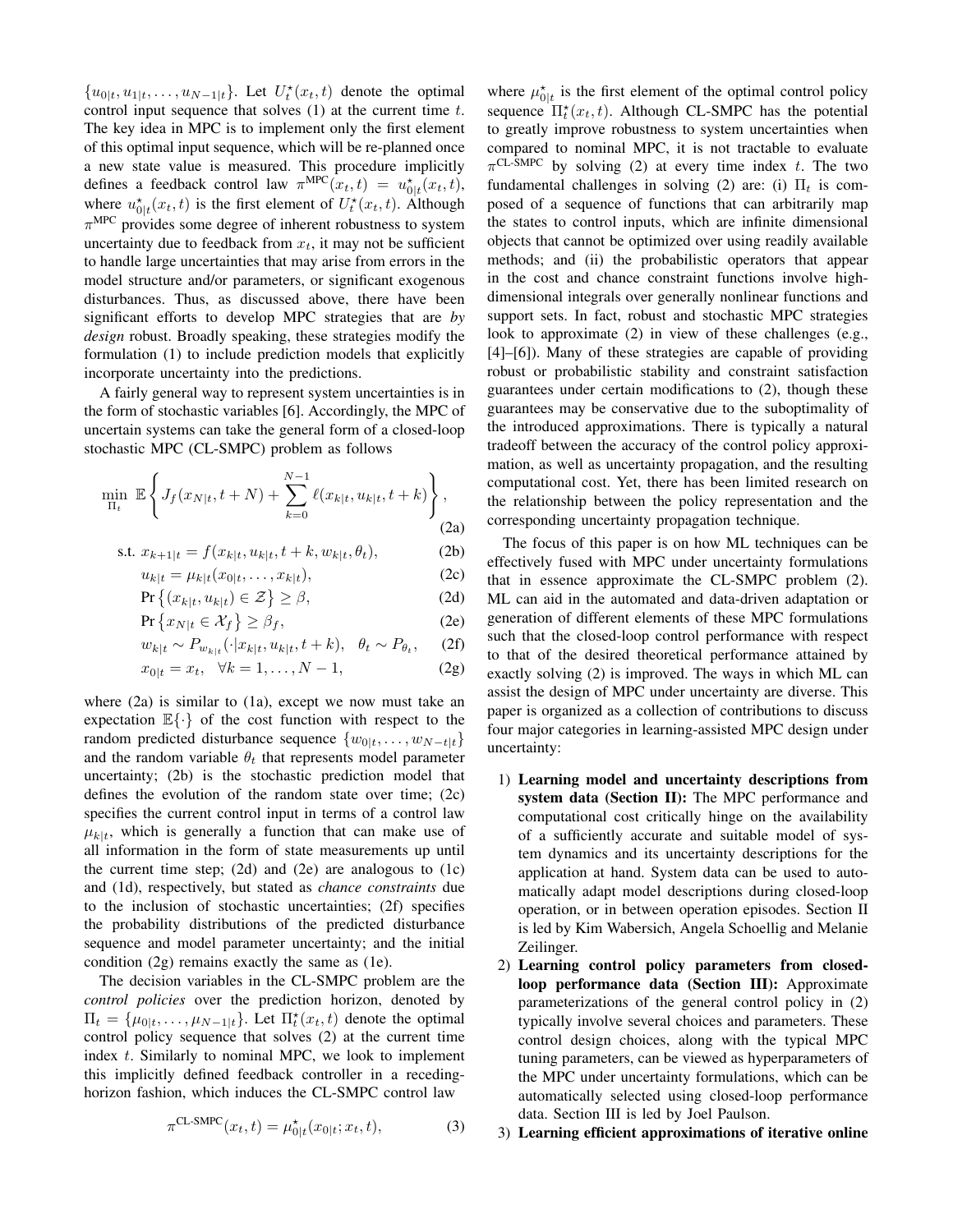optimization methods from policy data (Section IV): Approximations of the CL-SMPC control law (3) may still be computationally expensive to evaluate in realtime, particularly for fast-sampling systems. Furthermore, online optimization algorithms may have large working memory requirements that prevent their use in certain embedded control applications. Open- or closedloop data of the implicitly-defined MPC law, generated offline, can be used to learn explicit and cheap-toevaluate control laws. Section IV is led by Sergio Lucia.

4) Learning optimal cost-to-go representations from closed-loop performance data (Section V): The CL-SMPC problem (2) itself is an approximation of an underlying "true" stochastic optimal control problem, whose optimality conditions can be expressed as a stochastic dynamic program. Problem (2) has a close relationship with *Bellman's optimality conditions*, which constitute the basis for a large family of reinforcement learning (RL) methods. Not only can we interpret (2) in terms of a specific class of RL methods, we can actually combine MPC and RL together to potentially improve closed-loop performance over time. One such example would be using RL to determine a better costto-go representation using performance data generated in a closed-loop fashion. Section V is led by Thomas Badgwell, Joel Paulson, and Ali Mesbah.

In the remainder of this paper, we discuss these categories. We argue how the learning problem in each of these categories can be tackled using the "right" choice of data (e.g., system data or closed-loop performance data) and structure of a learnable model that can range from parametric datadriven representations to universal function approximators.

# II. LEARNING SYSTEM MODEL AND UNCERTAINTY **DESCRIPTIONS**

Improved sensing and computational capabilities have led to a paradigm shift in model-based control from firstprinciples approaches that require relatively few measurements to fully data-enabled (grey-box) models. The corresponding developments extend the field of system identification [9] towards more complex model structures and towards robust or probabilistic models. They have showcased improved controller performance with reduced manual modeling effort. In particular, MPC has seen significant success in this regard as it provides systematic handling of constraints and allows for a principled integration of data-driven models. While we focus on models related to learning-based MPC research [7, Section 3], simulation environments can equally benefit from the presented methods for reliable tuning of model-free controllers and closed-loop system verification. An important aspect that we do not cover here is the design of experiments to obtain information-rich data from a system in a safe and efficient manner. While the application of open-loop input signals can be sufficient in case of linear systems [9], nonlinear systems typically require closed-loop excitation mechanisms, which is an active field of research, see, for example, [10], [11].

We consider discrete-time dynamical systems of the form

$$
x(k+1) = f_{\text{true}}(x(k), u(k), k, w(k), \theta_{\text{true}}), \quad (4)
$$

where  $x(k) \in \mathbb{R}^{n_x}$  is the system state and  $u(k) \in \mathbb{R}^{n_u}$ is the applied input at time step k. The quantity  $w(k)$ is a sequence of random variables with known bound or distribution, typically describing the effects of external systems and the environment such as wind or temperature, which can vary at every sampling time. The subscript 'true' in (4) highlights the *true* but often *unknown* quantities of the control system, which we categorize into structural uncertainties of the model  $f_{true}$  and parametric uncertainties of the parameters  $\theta_{true}$ . Structural uncertainty can be induced, for example, by simplifications made when deriving firstprinciple models, such as linear friction models or neglected complex aerodynamic effects. Parametric uncertainties  $\theta_{\text{true}}$ quantify uncertain system characteristics that are constant for all times. Such parametric uncertainties often occur in grey-box models, for example, in the form of mass or spring constants, or due to manufacturing tolerances of a system. Data-driven modeling techniques aim at reducing these sources of uncertainties with little manual effort using available measurements, as detailed in the following.

We assume access to a measured state and input sequence

$$
X := [x(0), ..., x(N-1)], \ U := [u(0), ..., u(N-1)] \quad (5)
$$

of length  $N$  of system (4) in combination with some information about  $w(k)$ , depending on the specific learning technique. While we consider data in the form of (5) for simplicity, all methods presented in this part can equally handle episodic measurements, which include multiple resets of the system state. Importantly, the amount of information that (5) contains typically determines the resulting prediction accuracy. In the case of approximate linear systems, it is, e.g., possible to characterize sufficient conditions on system data for parameter identification through a so-called persistency of excitation condition. Corresponding input signals can be designed using, e.g., generalized binary noise or sum of sinusoids [12, Section 3.3.2]. More general, the challenge of gathering informative trajectories for model learning and control, including nonlinear system models, is considered in the field of dual control, see, e.g., [13] for an overview. In addition to measurements (5), most techniques can efficiently incorporate existing prior knowledge about the system in various forms as discussed in the corresponding sections.

Prediction models of (4) are decomposed into

$$
f(x, u, k, w) = f_n(x, u, k, \theta_n) + f_l(x, u, k, w, \theta),
$$
 (6)

containing a nominal model  $f_n$  with nominal parameters  $\theta_n$  and a learning-based model  $f_l$ . In the following, we present learning methods to infer models of the form (6) from available data (5). While we briefly review so-called nominal models in Section II-A, the main focus will be on methods that allow for a principled treatment of the resulting model uncertainty, which is critical for performance and safety certificates. Thereby, we distinguish between model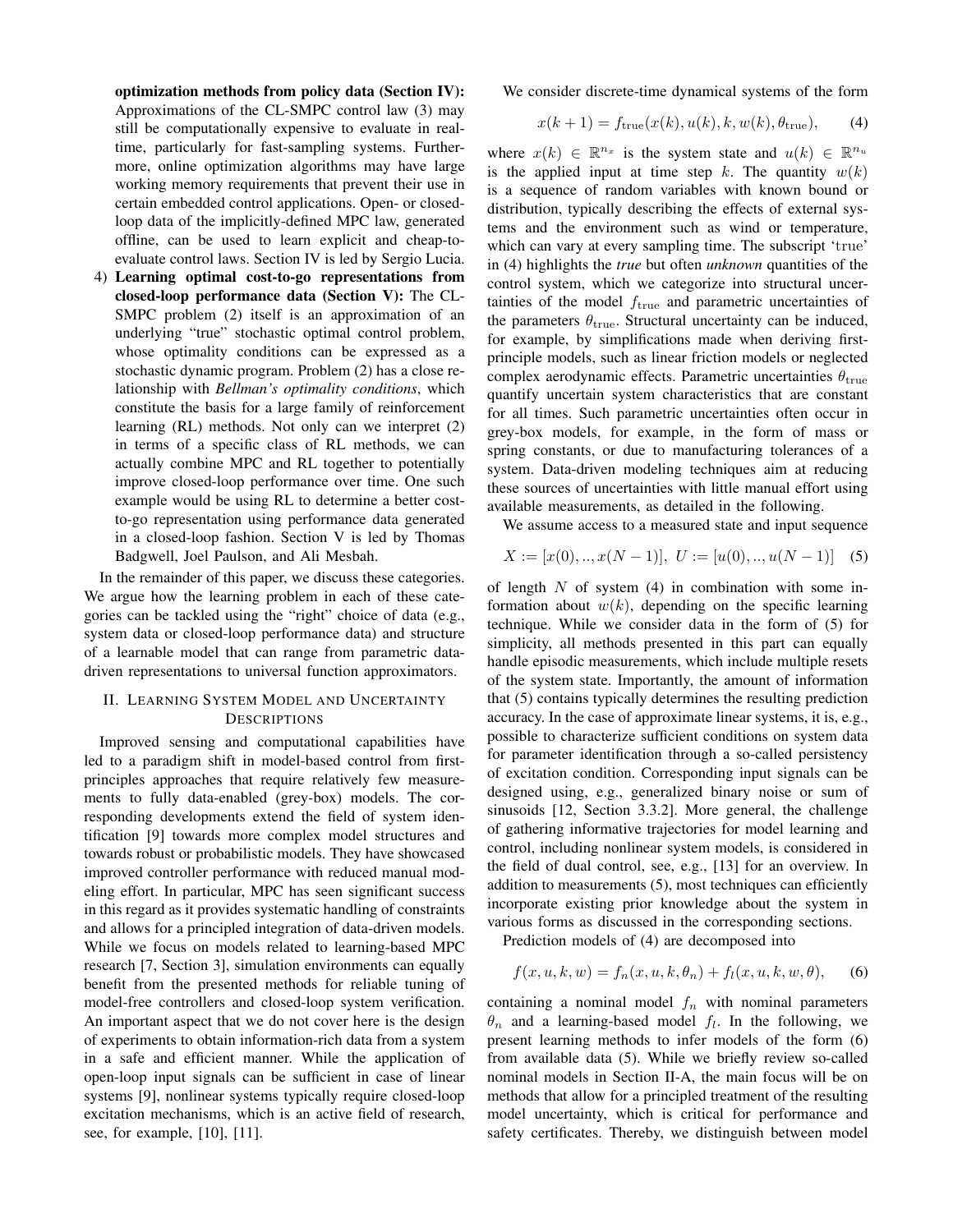learning schemes that have evolved from the extensively studied field of robust control theory in Section II-B and successful probabilistic learning formulations in Section II-C, which are typically more challenging to exploit in control.

Remark 1: Here, we consider access to full state measurements (5), whereas in practice often only output measurements  $y(k) = g(x(k))$ ,  $y(k) \in \mathbb{R}^{n_y}$  with  $n_y < n_x$  are available. One approach to recover models of the form (6) is to define the system state as  $x(k) = [y(k), y(k -$ 1,...,  $y(k-m_u)$ ,  $u(k-1)$ ,  $u(k-2)$ , ...,  $u(k-m_u)$ , yielding an autoregressive model [9], [14], [15]. Furthermore, there is a large body of literature considering the identification of statespace models in combination with state estimators, see, for example, [16] in case of parametric uncertainties, and [17] addressing structural uncertainties. In addition, behavioral approaches [18], as briefly mentioned in Section II-A, handle output measurements naturally.

#### A. Nominal Models

Data-driven models, for which model uncertainty estimates are difficult to obtain or to integrate into the controller design explicitly, are often used as nominal models without a rigorous error quantification. Such models can nevertheless provide good predictive performance and are commonly employed in practical applications. Noteworthy examples include parametric models in the form of (recurrent) artificial neural networks in combination with inverse control [19] and MPC [20]. Nonparametric linear system descriptions based on behavioral system analysis gained significant traction in recent years for nominal data-driven trajectory predictions [18], including recent extensions toward robust [21], [22] and probabilistic [23] controller design.

# **B.** Robust Models

Robust models are based on a bounded disturbance set assumption, that is,  $w(k) \in W$  with W bounded, and provide uncertainty estimates that include the true system dynamics (4) with probability one. To obtain a robust model (6), we distinguish between the case that  $f_l$  is known, leading to parametric set-membership estimation [24] of a possibly small set  $\Theta \subseteq \mathbb{R}^{n_{\theta}}$  containing plausible system parameters  $\theta$ , and nonparametric techniques [25] that directly estimate a set of functions  $F$  containing (4).

In the parametric uncertainty case, the goal is to compute possible parameter values  $\theta$  that are consistent with the available system trajectories (5) according to

$$
\Omega_k = \left\{ \theta \middle| \begin{aligned} \forall j = 0,.., k-1, \ \exists w(j) \in \mathcal{W} \text{ s.t.:} \\ x(j+1) = f(x(j), u(j), j, w(j), \theta). \end{aligned} \right\}.
$$
 (7)

A corresponding nominal parameter value  $\theta_n$ , which is often used in MPC for cost predictions, can then be selected by projecting a point estimate of  $\theta_{true}$ , e.g., resulting from a least mean squares filter, onto the set  $\Omega_k$  [26]. The main computational challenge related to  $(7)$  is the growing complexity of the set  $\Omega$  with increasing k, which can be limited using approximations, see, for example, [27]. Most commonly available techniques consider linear [26].

 $[28]$ ,  $[29]$  or nonlinear systems  $[30]$ ,  $[31]$  that are linear in parameters; that is, models of the form

$$
f_l(x, u, k, w, \theta) = \Phi(x, u)\theta + w,\tag{8}
$$

with  $\Phi(x, u) = [x^\top, u^\top]$  in the case of linear systems.

In the presence of structural model uncertainty, nonparametric approaches allow for building the system model (6) directly based on available data (5). Thereby the idea is to exploit continuity properties of  $f_{true}$  w.r.t.  $x$ ,  $u$ , and  $k$  such as  $\|\nabla f_{\text{true}}\| \leq \epsilon$  to infer a feasible set of system realizations

$$
\mathcal{F}_k = \left\{ f \middle| \begin{aligned} &\|\nabla f\| \leq \epsilon, \forall j = 0,..,k-1, \ \exists w(j) \in \mathcal{W} \text{ s.t.:} \\ &x(j+1) = f(x(j), u(j), j, w(j), \theta). \end{aligned} \right\},
$$

which contains  $f_{true}$  with probability one. Methods for obtaining strict uncertainty bounds on possible functions belonging to  $\mathcal{F}_k$  include Lipschitz interpolation [32] or kinky inference [33]. A nominal function estimate  $f_n$  can then be selected to maximize the distance to the boundary of  $\mathcal{F}_k$ subject to additional smoothness properties [34], [35].

# C. Probabilistic Models

Probabilistic models rely on distributional information to mitigate the potential conservativeness of worst-case uncertainty bounds considered in the previous section. While being less conservative conceptually, most methods require simplifying assumptions such as normally distributed disturbances and prior distributions on parameters [6]. Similarly, as in the robust case, we distinguish between parametric and nonparametric approaches in the following. In the parametric case, we follow a Bayesian approach [36], [37], allowing us to incorporate prior knowledge about the parameter  $\theta_{\text{true}}$ and disturbance  $w(k)$  in the form of probability distributions  $p(\theta_{true})$  and  $p(w(k))$ . Using the prior information, the posterior distribution of  $p(\theta_{true}|X,U)$  given system trajectories  $(5)$  reads

$$
p(\theta_{\text{true}}|X,U) = \frac{p(X|U,\theta_{\text{true}})p(\theta_{\text{true}})}{\int p(X|U,\tilde{\theta}_{\text{true}})p(\tilde{\theta}_{\text{true}})d\tilde{\theta}_{\text{true}}},\quad(9)
$$

with likelihood  $p(X|U, \theta_{true})$  depending on the noise distribution  $p(w(k))$ . While the computation of the posterior distribution (9) is generally difficult and often requires numerical approximations, see, for example, [38], a closedform solution can be obtained for systems that are linear in their parameters (8) with Gaussian prior parameter distribution  $p(\theta) = \mathcal{N}(\mu^{\theta}, \Sigma^{\theta})$  and Gaussian noise  $p(w(k)) =$  $\mathcal{N}(\mu^w(k), \Sigma^w(k))$  [36], [37]. MPC formulations that exploit such models include [39]–[41].

Nonparametric probabilistic learning models are typically based on Gaussian process (GP) regression [36], [37], [42] due to their flexible yet computationally tractable properties. Assuming i.i.d. Gaussian noise  $p(w(k)) = \mathcal{N}(0, \Sigma^w(k))$  and system dynamics of the form  $x(k+1) = f_{true}(x(k), u(k)) +$  $w(k)$ , a GP regression model builds on the assumption that values of  $f_{true}$  for different arguments x, u are jointly Gaussian distributed according to a kernel function  $\kappa$ , expressing the covariance between function values. Based on the available system data (5), the joint distribution of observed data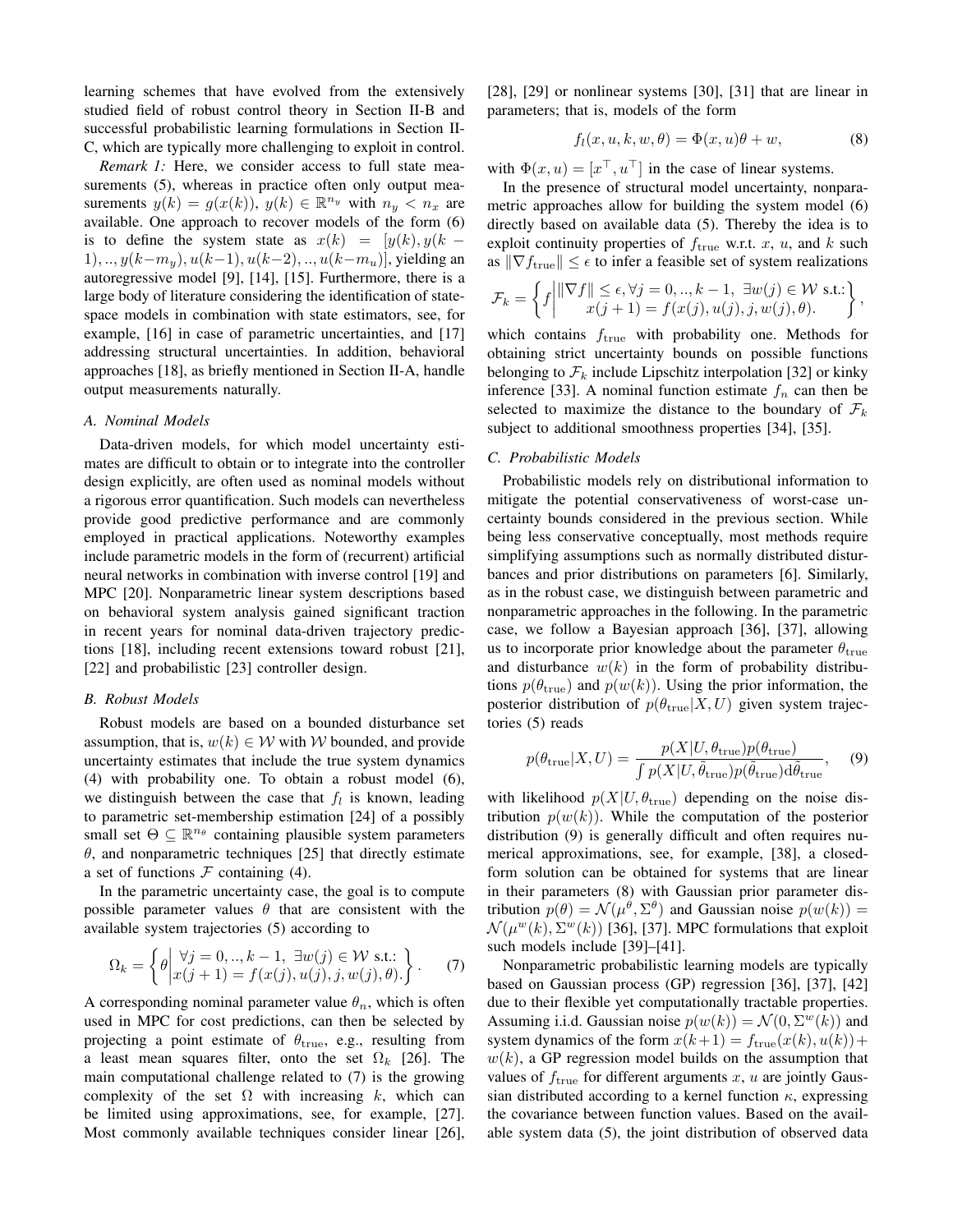points  $X^+ = [x(1), ..., x(N)]$  and function values at a test point  $x, u$  is

$$
\begin{bmatrix} X^+ \\ f_{\text{true}}(x, u) \end{bmatrix} \sim \mathcal{N}\left(0, \begin{bmatrix} K + I\sigma_w^2 & K_{x, u} \\ K_{x, u}^\top & \kappa([x, u], [x, u]) \end{bmatrix}\right),
$$

with Gram matrix  $K$  based on data  $X, U$  in (5) using the kernel  $\kappa$ , where  $K_{x,u}$  denotes the corresponding entries for the test point  $x, u$ . By conditioning the joint Gaussian distribution on the observations  $X^+$  at X, U, we obtain a closed-form solution for the Gaussian posterior distribution  $p(f_t(x, u)|X^+)$ . Examples of MPC formulations based on GP regression include  $[14]$ ,  $[43]$ – $[46]$ .

It is important to note that closed-form solutions for prediction models presented in this section only exist for one-step-ahead predictions in the case of Gaussian distributions. One practical approach is to iteratively employ onestep predictions [47] to predict entire trajectories efficiently. However, as shown in [48]–[50], this can lead to severe prediction errors since it neglects occurring correlations across multiple time-steps. Tractable alternatives include sampling and linearization-based approximations [49], as well as memory [50] and multiple-step predictions [51].

# D. Recent Developments and Future Research Directions

Motivated by the recent results in the field of datadriven behavioral system theoretic methods, a promising future direction is the consideration of input-output models by extending these techniques towards addressing process and measurement noise and nonlinear system classes, see, e.g., [18, Section 5.3.6]. Aside from behavioral approaches, robust and probabilistic system models primarily focus on noise-free system measurements (5). While this simplified setting is an essential first step, real-world applications commonly suffer from sensor noise and significant nonlinearities. Promising developments towards this practically relevant setting are outlined in [52], with critical open questions including a principled selection of prior knowledge and an automatic validation of probabilistic modeling assumptions. While the methods outlined in this section of the paper can be data efficient, they offer limited generalization properties for varying operating conditions. To this end, so-called metalearning approaches have emerged, where the idea is to perform a pre-training step using data from different tasks, which enables fast adaptation to similar tasks and different conditions of the system environment [53]–[55].

# III. LEARNING CONTROL POLICY PARAMETERS

As described in Section I, the CL-SMPC problem (2) is intractable in its general form and, thus, the ideal control law (3) cannot be directly implemented. Thus, a variety of approximations have been proposed to improve the tractability of (2), leading to various robust and stochastic MPC methods. Generally, these methods introduce additional "tuning" parameters  $\gamma \in \Gamma \subset \mathbb{R}^{n_{\gamma}}$  into the controller. These tuning parameters differ from the internal optimization variables  $Y_t$ (i.e., decision variables) that are adapted at each time step via the solution to some optimization  $\min_{Y_t \in \mathcal{Y}} L(Y_t; x_t, t, \gamma)$ 

for some overall cost function  $L$  and constraint set  $Y$ . We denote the approximate control laws as

$$
\hat{\pi}(x_t, t; \gamma) = g(Y_t^*(x_t, t, \gamma)), \tag{10}
$$

where  $q(\cdot)$  is some function that maps the optimal value of the internal optimization variables  $Y_t^*(x_t, t, \gamma)$  to the current control input action. The control law (10) can represent a large class of nominal, robust, and stochastic MPC methods, common examples of which are summarized below.

# Certainty-equivalence MPC (CE-MPC):

- Internal variables:  $Y_t$  represents the collection of the predicted nominal state and control input trajectories over the prediction horizon.
- Tuning parameters:  $\gamma$  could represent any set of parameters that appear in the cost function (e.g., weights) in the stage or terminal costs), the prediction model (e.g., A and B matrices in a linear model  $x_{k+1}|_t =$  $Ax_{k|t} + Bu_{k|t}$ , or the constraints functions (e.g., backoff parameters) [56].

#### **Tube-based MPC** [5], [57], [58]:

- Internal variables:  $Y_t$  represents the collection of the predicted central path of the states and control inputs over the prediction horizon in addition to any adaptable parameters that appear in the shape of the tube.
- Tuning parameters: In addition to the tuning parameters for CE-MPC,  $\gamma$  could include parameters related to the design of the predicted tube (e.g., the controller gain matrix  $K$  used to control the evolution of the disturbance away from the nominal path).

# Scenario-based (or multi-stage) MPC [59], [60]:

- Internal variables:  $Y_t$  represents the collection of the predicted state and control input trajectories for every disturbance sequence in the scenario tree.
- Tuning parameters: In addition to the tuning parameters for CE-MPC,  $\gamma$  could include parameters related to the definition of the scenario tree such as the number and location of the considered disturbance scenarios.

# Moment-based Stochastic MPC [61]-[63]:

- Internal variables:  $Y_t$  represents the predicted moments (usually the mean and covariance matrix) of the random state and control input over the prediction horizon. It is common to use a parametrized predicted feedback control policy of the form  $\mu_{k|t}(x_{k|t}) = K_{k|t}x_{k|t} + u_{k|t}$ ; if  $K_{k|t}$  is optimized online then it must be included in  $Y_t$  (otherwise it may be treated as fixed, or it may be fully or partially included in the choice of  $\gamma$ ).
- Tuning parameters: In addition to the tuning parameters  $\bullet$ for CE-MPC,  $\gamma$  could include any adaptable parameters that appear in the predicted control policy.

An important question in any MPC design is how to select the tuning parameters  $\gamma$  in order to realize a desired closedloop performance under system uncertainties [64]. In this section, we discuss the opportunities that Bayesian optimization holds for automated tuning (or *auto-tuning*) of MPC controllers using closed-loop performance data. We also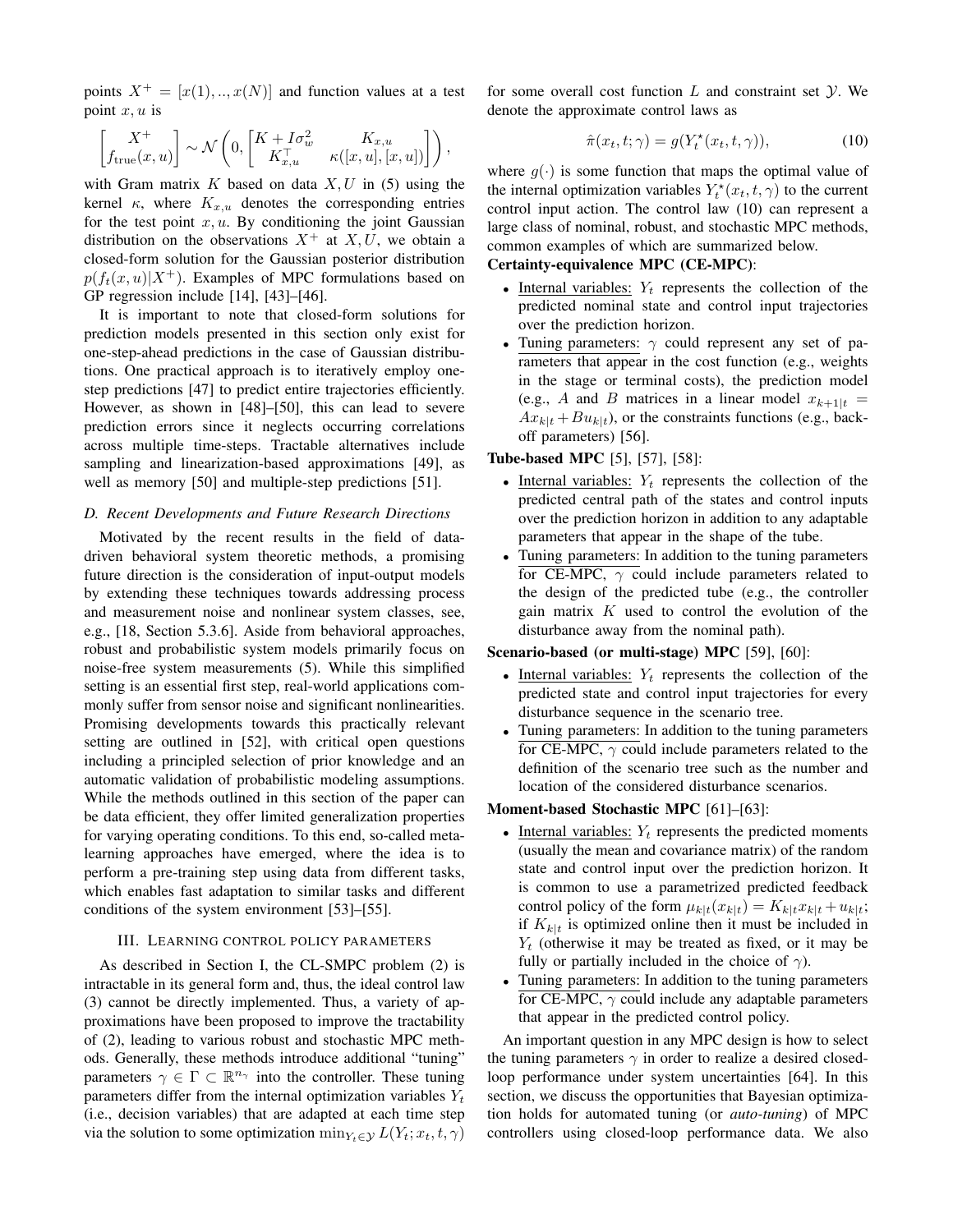elucidate the connection between policy-based reinforcement learning and the auto-tuning problem. Although our discussion focuses on MPC, these approaches can be applied for the design and tuning of generic controller structures (including schemes that involve logic or hierarchical representations).

# A. Closed-loop Performance Indicators

The tuning parameters  $\gamma$  generally have a significant influence on the closed-loop performance. As opposed to selecting  $\gamma$  heuristically, we can optimize them based on a given performance metric in an *automated* fashion. For the control law (10), we define the closed-loop system as

$$
x_{t+1} = f_{\text{true}}(x_t, \hat{\pi}(x_t, t; \gamma), t, w_t, \theta), \tag{11}
$$

where  $f_{true}$  represents the true system dynamics that may not be known to us (available only in the form of a simulator or experiment that can be queried) and  $w_t$  and  $\theta$  are the true disturbances and parameters, respectively. We represent the complete set of uncertain variables as  $\boldsymbol{\omega} = \{x_0, \theta, w_0, w_1, \dots, w_{T-1}\}$ ; we treat  $\boldsymbol{\omega} \sim P_{\boldsymbol{\omega}}$  as being generated from some underlying probability distribution  $P_{\omega}$ that, similarly to the dynamics, may not be known. By recursively applying the closed-loop dynamics (11) over some (finite) number of time steps  $T$ , we can define a single closed-loop trajectory fully in terms of the tuning parameters  $\gamma$  and the complete set of uncertain variables  $\omega$ 

$$
z(\gamma, \omega) = \{ \theta, x_0, \hat{\pi}(x_0, 0; \gamma), w_0, \dots, \qquad (12)
$$

$$
x_{T-1}, \hat{\pi}(x_{T-1}, T-1; \gamma), w_{T-1}, x_T \}.
$$

Accordingly, we can define a closed-loop performance measure to be any arbitrary function of the closed-loop history, i.e.,  $c(z(\gamma,\omega))$ . Some common examples for the closedloop performance (for a given set of uncertainty realizations) would be the average cost over time, the worst-case or average constraint violation, an indicator cost for achieving the desired outcome, or some combination of these different measures. Since we do not have control and/or knowledge of the uncertainties  $\omega$ , we must modify our definition of the overall control objective

$$
J(\gamma) = \mathbb{E}_{\omega} \{ c(z(\gamma, \omega)) \}.
$$
 (13)

Here, an expectation operator is applied to the closed-loop performance measure (13) so that our cost is defined with respect to the average level of performance. Note that this is a general representation, as we can always convert expectations to probabilities using the indicator function  $1_A(x)$ , which is equal to 1 if  $x \in A$  and 0 otherwise. It is important to analyze the characteristics of the cost function (13) to determine a good method for solving the optimization problem that minimizes the cost

$$
\min_{\gamma \in \Gamma} J(\gamma) := \mathbb{E}_{\boldsymbol{\omega}} \{ c(z(\gamma, \boldsymbol{\omega})) \}.
$$
 (14)

In particular,  $J(\gamma)$  is: (i) not known in closed-form and, thus, its derivative information may not be available, (ii) defined in terms of an expectation that cannot generally be evaluated exactly, and (iii) expensive to evaluate (either

from a computation or experimentation point-of-view) since one must perform a minimum of one complete closed-loop evaluation to estimate  $J(\gamma)$ . Based on these characteristics, we refer to (14) as a stochastic "black-box" optimization problem. Although a wide variety of derivative-free optimization (DFO) methods have been proposed for tackling such problems, many of them are not viable for expensive objective functions since they require a large number of function evaluations.

Surrogate-based DFO methods rely on a surrogate model to more effectively guide the search process at every iteration. These methods have been shown to be effective at finding the near-global solution when an accurate surrogate model can be constructed [65]. A key question is how to select the "right" type of surrogate model when little is known about  $J(\gamma)$ . Recent work has focused on Gaussian process (GP) models since they are *probabilistic* (i.e., they provide an estimate of the uncertainty in the prediction) and *nonparametric* (i.e., they do not assume the function belongs to a space that can be finitely parametrized such as the space of polynomial functions of finite degree) [42]. Given a set of function evaluations, we can induce a GP model for  $J(\gamma)$  by assuming it must follow a GP prior, which we can update with the available data using Bayes' rule. This results in the Bayesian optimization (BO) framework [66], [67], which can be thought of as a family of methods that combine a probabilistic surrogate model of the objective function (such as a GP) with an expected utility (or acquisition) function to sequentially select the next evaluation point for  $\gamma$ . By properly designing the acquisition function, BO systematically tradeoffs between exploration (i.e., evaluating the objective in new regions that are most unknown) and exploitation (i.e., evaluating the objective near the known best points) of the search space. Next, we provide an overview of how the BO framework can be applied to auto-tuning.

#### B. Bayesian Optimization for Auto-Tuning

BO for auto-tuning relies on the ability to collect closedloop performance data for particular tuning parameter values. Since the expectation in (14) cannot be evaluated exactly, we must use some estimate of  $J(\gamma)$ . When  $\omega$  is highdimensional, Monte Carlo (MC) sampling can be applied

$$
y = \frac{1}{K} \sum_{i=1}^{K} c(z(\gamma, \omega^{(i)})),
$$
 (15)

where  $\mathbf{W} = {\omega^{(1)}, \ldots, \omega^{(K)}}$  is a set of K independently and identically distributed (i.i.d.) samples of the random uncertainty vector  $\omega$ . The estimator (15) is unbiased for any positive integer value K, i.e.,  $\mathbb{E}_{\mathbf{W}}\{y\} = J(\gamma)$ . We assume that the noise in the measurements of closed-loop performance is modeled as

$$
y = J(\gamma) + \epsilon,\tag{16}
$$

where  $\epsilon \sim \mathcal{N}(0, \sigma_{\epsilon}^2)$  is a zero-mean normal random variable with some variance  $\sigma_{\epsilon}^2$  that may not be known. Assume that we have  $n$  noisy objective function evaluations from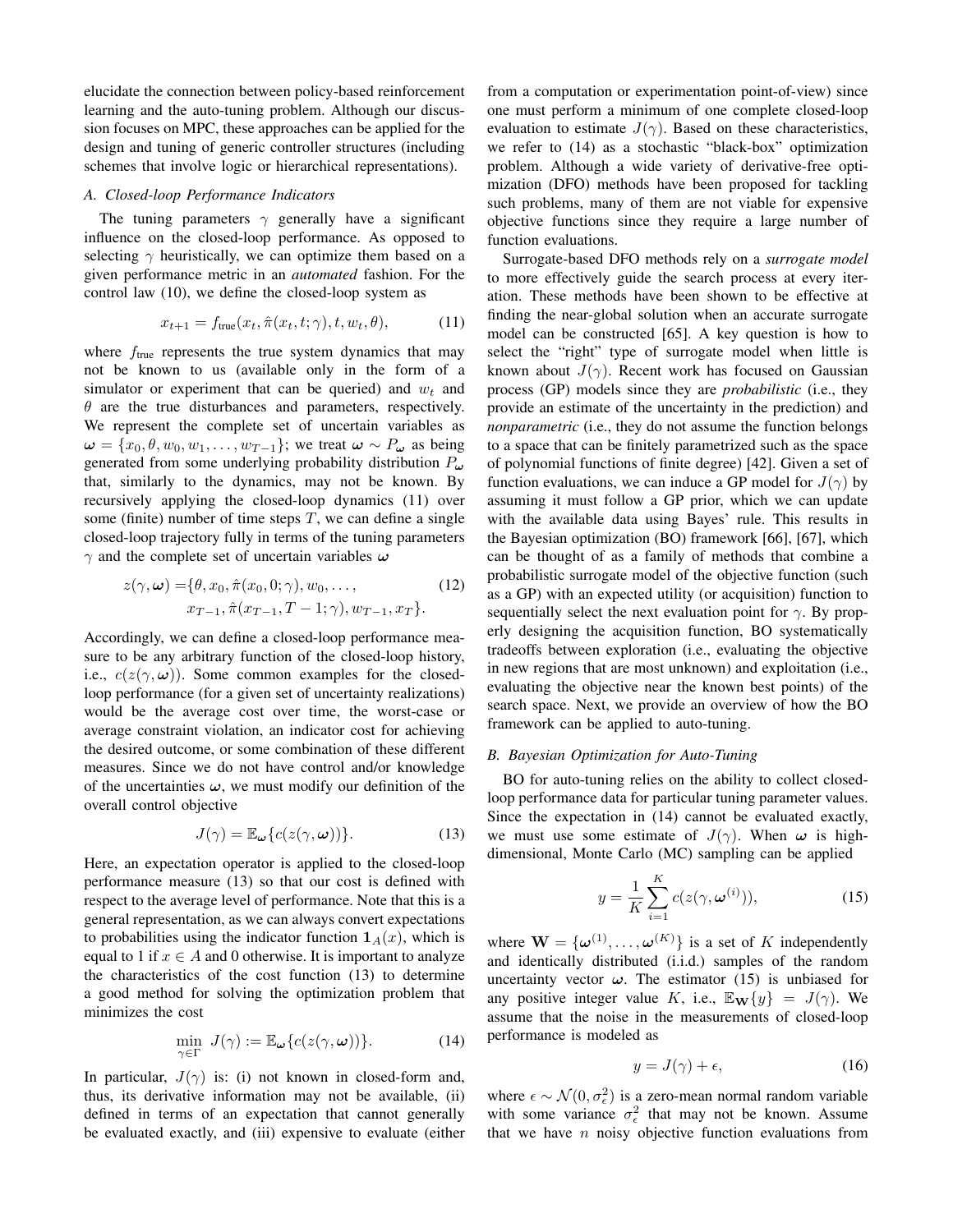(16), which we denote by  $y_{1:n} = \{y_1, \ldots, y_n\}$  computed at corresponding tuning parameter values  $\gamma_{1:n} = {\gamma_1, \ldots, \gamma_n}$ . By placing a GP prior over the objective function  $J(\cdot) \sim$  $\mathcal{GP}(m(\cdot), k(\cdot, \cdot))$ ,  $y_{1:n}$  must be jointly Gaussian with any predicted  $J(\gamma)$  at some test point  $\gamma$ 

$$
\begin{bmatrix} y_{1:n} \\ J(\gamma) \end{bmatrix} \sim \mathcal{N} \left( \begin{bmatrix} m(\gamma_{1:n}) \\ m(\gamma) \end{bmatrix}, \begin{bmatrix} K_n & k(\gamma_{1:n}, \gamma) \\ k(\gamma, \gamma_{1:n}) & k(\gamma, \gamma) \end{bmatrix} \right), \tag{17}
$$

where  $K_n = k(\gamma_{1:n}, \gamma_{1:n}) + I_n \sigma_{\epsilon}^2$  denotes the covariance matrix evaluated at the input training data points; the functions  $m(\cdot)$  and  $k(\cdot, \cdot)$  are overloaded to include element-wise operations across their inputs. By conditioning on the data  $\{y_{1:n}, \gamma_{1:n}\}\$ , the posterior distribution of the predicted  $J(\gamma)$ can be determined analytically as

$$
J(\gamma)|y_{1:n}, \gamma_{1:n} \sim \mathcal{N}(\mu_n(\gamma), \sigma_n^2(\gamma)), \tag{18}
$$

where

$$
\mu_n(\gamma) = m(\gamma) + k(\gamma, \gamma_{1:n}) K_n^{-1}(y_{1:n} - m(\gamma_{1:n})), \quad (19a)
$$

$$
\sigma_n^2(\gamma) = k(\gamma, \gamma) - k(\gamma, \gamma_{1:n}) K_n^{-1} k(\gamma_{1:n}, \gamma).
$$
 (19b)

The mean function and covariance function are both typically parametrized by a set of unknown hyperparameters that must be calibrated to the available data  $\{\gamma_{1:n}, y_{1:n}\}$  (along with the noise variance  $\sigma_{\epsilon}^2$ ) using maximum likelihood or maximum a posteriori estimation.

Given the predicted posterior distribution in (18), BO uses an *acquisition function*  $\alpha_n : \Gamma \to \mathbb{R}$  that maps  $\gamma$  to a real number that quantifies the expected utility of spending a part of the exploration budget to evaluate  $J(\gamma)$ . The BO framework then repeats this process sequentially to decide where to perform the next evaluation, as summarized in Algorithm 1. Many different acquisition functions have been proposed, with the majority of them being roughly sortable into one of three categories: (i) improvement-based, (ii) optimistic, and (iii) information-based.

|  |  |  | Algorithm 1 The Bayesian optimization (BO) framework |  |  |
|--|--|--|------------------------------------------------------|--|--|
|--|--|--|------------------------------------------------------|--|--|

- 1: **Initialize:** Input space  $\Gamma$ ; GP prior  $m(\cdot)$  and  $k(\cdot, \cdot)$ ; and maximum number of iterations  $N_b$ .
- 2: **for**  $n = 0$  to  $N_b 1$  **do**
- Construct GP surrogate model for  $J(\gamma)$  given avail- $3:$ able data  $\{y_{1:n}, \gamma_{1:n}\}\$  via (18).
- $4<sup>1</sup>$ Maximize the acquisition function to find  $\gamma_{n+1}$  =  $\arg\max_{\gamma \in \Gamma} \alpha_n(\gamma).$
- Perform expensive closed-loop simulations to evalu- $5:$ ate objective  $y_{n+1} = J(\gamma_{n+1}) + \epsilon_{n+1}$  using (16).

The choice of  $\alpha_n$  can have a significant effect on the performance of Algorithm 1 and, to the best of our knowledge, there is no systematic procedure for *a priori* selecting the "best" acquisition function. There have been several recent applications of BO to controller auto-tuning that have shown significant improvement over a variety of different alternatives (see, e.g.,  $[68]$ – $[71]$ ). These works mainly use improvement-based acquisition functions, in particular expected improvement. Note that it is common practice in the BO literature for a practitioner to pick their favorite acquisition and keeps it fixed throughout the entire optimization process. An interesting direction for future work is to adaptively sample different acquisition functions at each iteration. One simple approach for doing this is described in [72] in which the performance of the randomly selected  $\alpha_n$  is measured at each iteration and its probability of being selected in the future is increased if it improved the objective.

#### C. Important Extensions of BO-based Auto-Tuning

There are many unique properties that arise in controller auto-tuning that can be further exploited within the BO framework. We briefly outline some of these ideas below.

1) Input-dependent noise: The simplified representation of the noise model in  $(16)$  is only valid in the context of large  $K$  in (15) in accordance with the central limit theorem

$$
y - J(\gamma) \Rightarrow \mathcal{N}\left(0, \frac{\sigma_J^2(\gamma)}{\sqrt{K}}\right), \tag{20}
$$

where  $\sigma_I^2(\gamma)$  denotes the variance of the objective function estimator (15) for any fixed  $\gamma$  and  $\Rightarrow$  denotes convergence in distribution. Therefore, we can only ensure the additive normal assumption is satisfied for large  $K$ , which is typically not possible due to the expensiveness of closed-loop experiments. Due to the flexibility in the GP representation of the objective, we can incorporate more complicated noise models (usually at the cost of more expensive training and/or prediction steps). One such example are input-dependent (also known as heteroscedastic) noise models. Although multiple generalized GP models have been proposed in the literature, such as most likely GPs [73] and variational heteroscedastic GP [74], there has been limited discussion on their application within the BO framework.

2) Robust auto-tuning: One strategy for ensuring that the tuning parameters are robust with respect to the uncertainties is to formulate a quantile-based objective function; however, the MC estimate (15) is likely to have very high variance for small  $K$  due to the non-smooth indicator function. Since increasing  $K$  greatly increases the cost of a single function evaluation, we look to keep  $K$  as small as possible in practice. One approach that has recently been proposed for solving this issue is adversarially robust BO (ARBO) [75], which tackles a minimax problem of the form

$$
\min_{\gamma \in \Gamma} \max_{\omega \in \Omega} c(z(\gamma, \omega)), \tag{21}
$$

where  $\Omega$  is a compact set of possible uncertainty realizations. Notice that the main difference between (14) and (21) is that the expectation operator  $\mathbb{E}_{\omega}\{\cdot\}$  is replaced with a maximization operator  $\max_{\omega \in \Omega} {\{\cdot\}}$ . The solution to (21) ensures a stronger degree of robustness to the uncertainties while the maximization problem can be easier to handle in certain situations, especially when the distribution of  $\omega$  is unavailable. When the dimensionality of  $\omega$  is relatively small and we have control over the uncertainty sampling locations (such as when we have access to a high-fidelity closed-loop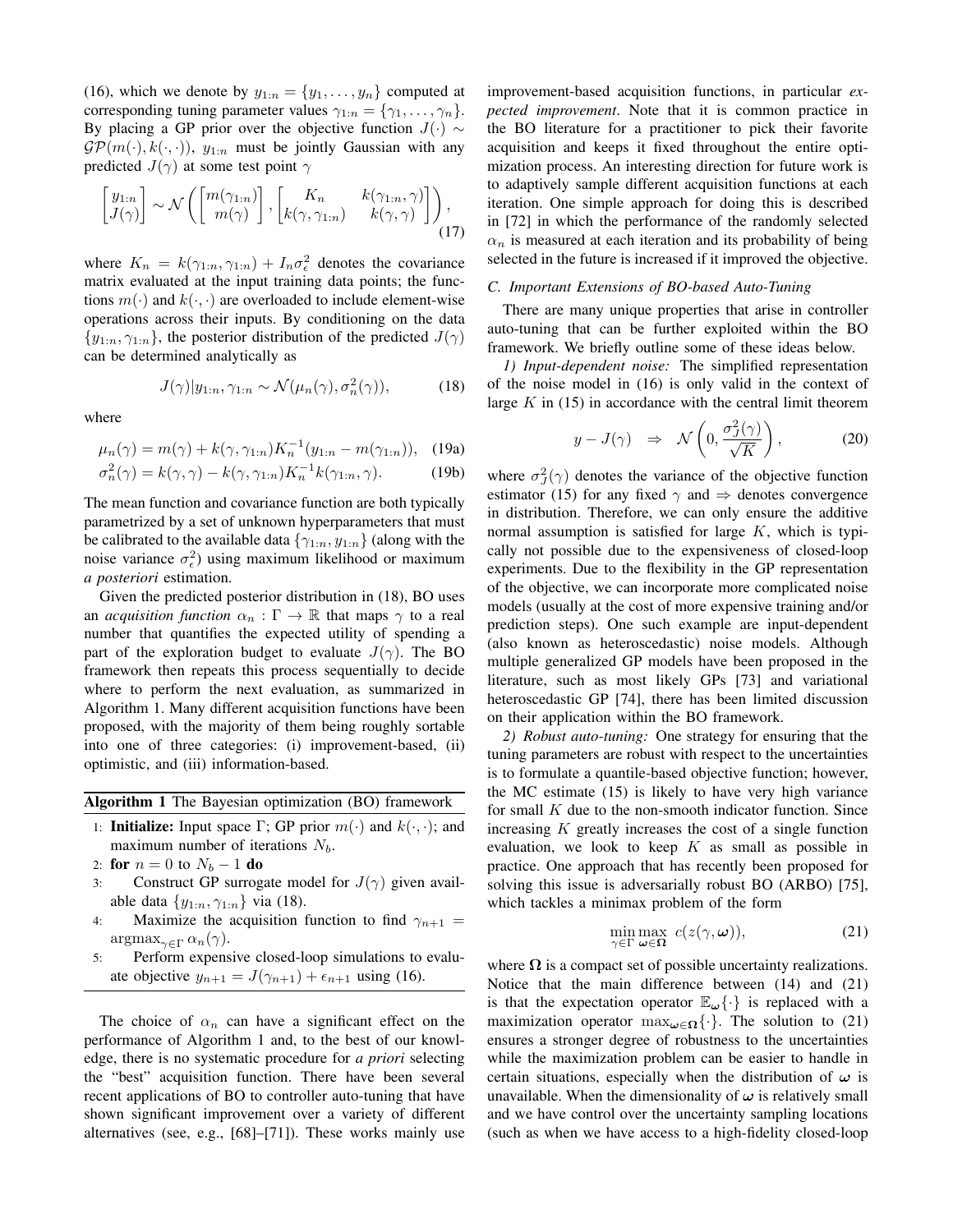simulator), we can *simultaneously* sample  $\{\gamma, \omega\}$  together, i.e., only one full closed-loop simulation is required at every iteration. Alternatively, when dealing with a large number of uncertainties, the max can be defined with respect to the most sensitive uncertainties while the others can be treated as the noise term in  $(16)$ , as in traditional BO.

3) Multi-fidelity evaluations: The quality of the identified solution from BO is tied to the overall budget available  $N_b$ . When  $N_b$  is small, we can only obtain a limited amount of information about the objective function, which can severely limit our sequential selection of points. An alternative way to think about the auto-tuning problem is that we have access to a family of information sources denoted by  $J(\gamma, s)$ , where s is a collection of "fidelity" parameters that controls the accuracy of the objective. In the context of MPC auto-tuning, s could be related to many different quantities, including sampling time, tolerance of the numerical optimization routine, and accuracy of the model simulator. Increasing s corresponds to increasing the accuracy of the estimate of the objective; however, this increase in accuracy requires more computational cost. Given a fixed computational budget, we can adaptively select s and  $\gamma$  simultaneously to search for the minimum value of the true objective. Multi-fidelity BO has been considered in [76] and has been applied to MPC tuning in [77]. These multi-fidelity methods tend to outperform single fidelity BO, especially for problems with limited budget. However, the quality of the search process depends heavily on the selected low-fidelity representations of the objective function (both their cost and accuracy). Further research is needed to understand the impact of the quality of the multi-fidelity representation on performance in MPC auto-tuning.

#### 4) Constraint handling and multi-objective problems:

The majority of work on auto-tuning via BO considers a single objective. However, this is rarely the most natural representation in practice, as one must simultaneously consider multiple performance indicators (e.g., setpoint tracking error, constraint violation, and economic costs). The most straightforward way to deal with this problem is to lump all effects into a single objective such that  $J(\gamma)$  is a weighted combination of many components. However, it can be difficult to select such weighted combinations since the different performance indicators are not on the same basis. One way to address this issue is to directly formulate the auto-tuning problem as a constrained BO problem [71], [78]. The main idea in these methods is to model the objective and each constraint with a separate (independent) GP model, all of which can be exploited in the search process. These approaches are best-suited for problems that naturally break down into a clear single objective with necessary constraints. However, this can be more generally interpreted as a multi-objective optimization (MOO) problem. The main goal of MOO is to systematically study the tradeoff between different objective functions of interest through the construction of an optimal Pareto front. BO methods for MOO have been investigated in the context of MPC auto-tuning, as discussed in [79].

# D. Connecting Auto-tuning to Reinforcement Learning

The idea of using closed-loop performance data also constitutes the basis of many methods developed within the field of reinforcement learning (RL) [80]. As such, we can view the aforementioned BO-based auto-tuning strategies as a special case of the large family of policy-based RL methods. Policy gradient is one of the most popular RL methods for direct policy search with continuous control input spaces [81]. The main idea behind policy gradient algorithms is to adjust the control policy parameters  $\gamma$  in the negative direction of the cost gradient  $\nabla_{\gamma} J(\gamma)$ . Whenever we implement a randomized control policy  $\pi_{\gamma}(u_t|x_t)$ , which denotes the conditional probability of taking control input  $u_t$ given the current state  $x_t$  and fixed policy parameters  $\gamma$ , we can take advantage of the policy gradient theorem to obtain an estimate of this gradient [82]

$$
\nabla_{\gamma}J(\gamma) = \int c(z)\nabla_{\gamma}p_{\gamma}(z)dz,
$$
\n
$$
= \int c(z)\left[\frac{\nabla_{\gamma}p_{\gamma}(z)}{p_{\gamma}(z)}\right]p_{\gamma}(z)dz,
$$
\n
$$
= \mathbb{E}_{z}\left\{c(z)\nabla_{\gamma}\log p_{\gamma}(z)\right\},
$$
\n(22)

where  $z$  denotes the random closed-loop trajectory or path (12), whose distribution can be derived using the Markovian nature of the system

$$
p_{\gamma}(z) = p(x_0) \prod_{t=1}^{T} p(x_{t+1}|x_t, u_t) \pi_{\gamma}(u_t|x_t).
$$
 (23)

In  $(22)$ , unbiased estimates of the gradient of the cost  $J$  can be obtained by sampling from  $z$ , which can be done in a straightforward fashion for fixed  $\gamma$ . To see this, note that  $\nabla_{\gamma} \log p_{\gamma}(z)$  can be simplified using (23)

$$
\nabla_{\gamma} \log p_{\gamma}(z) = \sum_{t=1}^{T} \nabla_{\gamma} \log \pi_{\gamma}(u_t | x_t), \tag{24}
$$

implying stochastic gradient descent optimization methods [83] can be readily applied as long as we can evaluate the cost and the gradient of the policy for different randomly drawn trajectories. Although the technical results above only hold for stochastic control policies, it has been shown that a similar idea holds for deterministic control policies such as MPC [81]. In particular, we can convert a deterministic policy to a stochastic one by adding a small amount of noise, e.g.,  $\hat{pi}(x_t; \gamma) + n$  where  $n \sim \mathcal{N}(0, \sigma^2)$  with  $\sigma^2 \to 0$ . MPCbased control policies, under suitable regularity conditions, are almost everywhere differentiable with respect to some tuning parameters and, thus, policy gradient RL methods can be utilized for offline or online auto-tuning. See, e.g., [84]-[86] for some recent works in this direction.

Although policy gradient methods are expected to be more scalable than BO methods since they take advantage of gradient information, they often require many more samples to converge, especially when started from a poor initial guess. BO methods, on the other hand, are capable of globally searching the policy parameter space and can directly enforce constraints so that they can provide strong safety guarantees in an online setting. The latter is less straightforward when using policy gradient methods. Since BO and policy gradient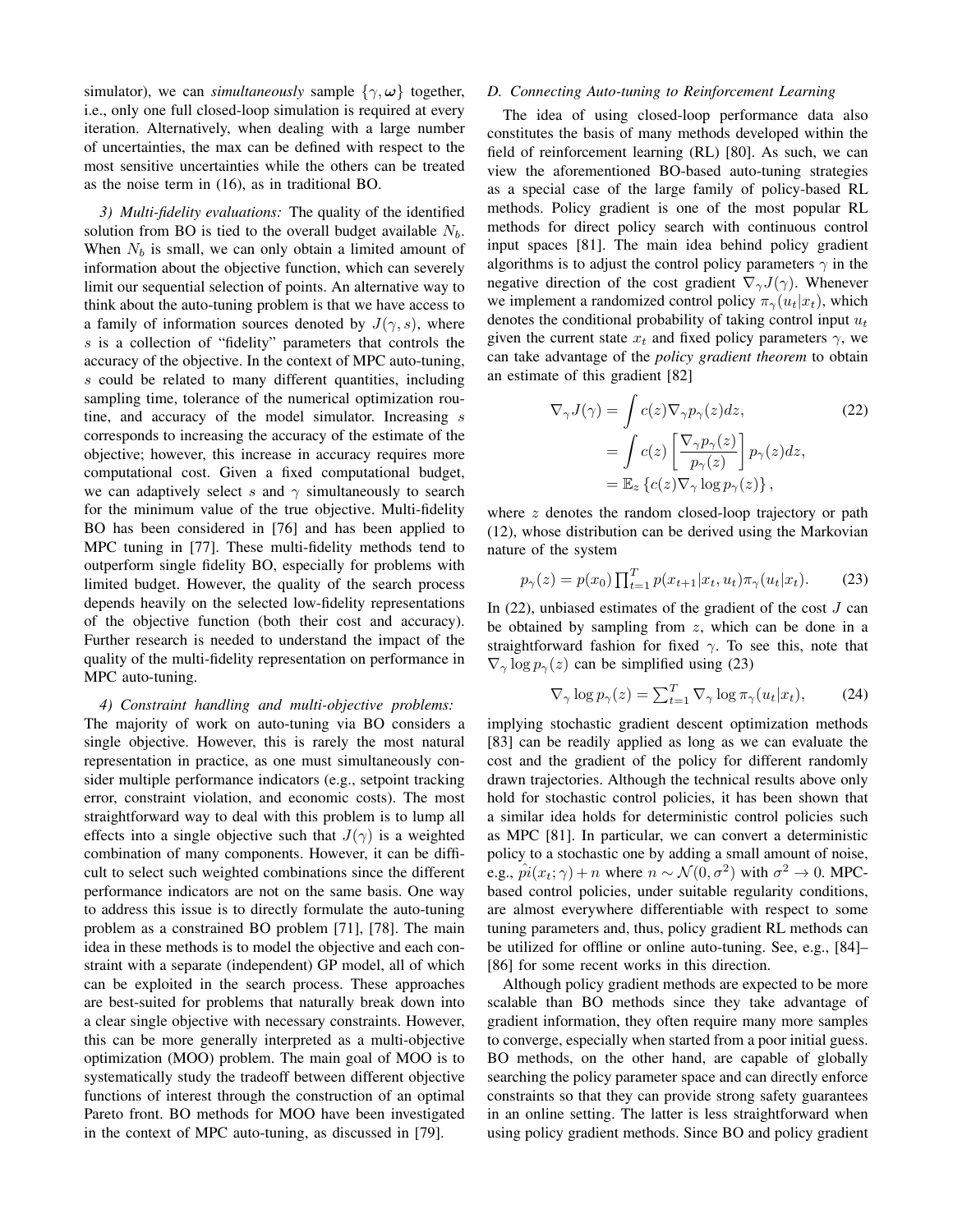have complementary strengths and weaknesses, there are many opportunities to hybridize these approaches to achieve significant boosts in online safety and performance.

# IV. LEARNING EFFICIENT APPROXIMATIONS OF ITERATIVE ONLINE OPTIMIZATION

The solution of the MPC problem, both the nominal MPC formulation (1) or a tractable reformulation of the CL-SMPC (2), is commonly computed using iterative optimization algorithms that search for a point that satisfies the first-order necessary conditions of optimality. Most iterative optimization algorithms for MPC can be divided between especially tailored for linear MPC and more general algorithms that can be used for nonlinear MPC.

For linear MPC, the resulting optimization problem is typically a convex quadratic program (QP), provided that the cost is chosen as a quadratic function with a positive definite Hessian and the model and constraints are linear. To this end, many QP solvers have been developed. The most popular choices are the use of active set solvers [87], [88] and interior point algorithms [89], amongst others [90]. In addition, for very fast optimization, especially under resource limitations, it can be advantageous to use first-order optimization methods that do not need to compute nor store the Hessian of the problem. A prominent algorithm is the fast gradient method [91], which was used for embedded MPC in [92]. To deal with constraints, fast gradient methods can be extended with an outer loop in an augmented Lagrangian schemes [93] [94], the alternating direction method of multipliers [95] and its variations such as the operator splitting method [96]. In addition, it is possible to significantly improve the performance of the linear algebra used in these algorithms if it is optimized at a very low level for the specific hardware, as done, e.g., in [97]. In the nonlinear case, many algorithms use the aforementioned ideas within sequential quadratic programming [98] or nonlinear interior point methods [99] especially tailored for embedded optimization, [100], [101]. An overview of algorithmic details can be found in [102].

An alternative approach to extending the application of MPC to fast and embedded systems is usually called explicit MPC. Explicit MPC takes advantage of the fact that the MPC problem, both in linear and nonlinear MPC, is a parametric optimization problem. This means that the optimal control input that is applied to the system is only a function of some parameters; in the case of the nominal MPC problem (1), this is the initial condition  $x_t$ . For a linear MPC problem with quadratic cost function, the solution of the parametric optimization problem is a piecewise affine function of the current state of the system, as shown in [103]. Explicit MPC precomputes the piecewise affine function that completely defines the MPC law, which can be written as

$$
\mathcal{K}(x_{\text{init}}) = \begin{cases} K_1 x_{\text{init}} + g_1 & \text{if } x_{\text{init}} \in \mathcal{R}_1, \\ \vdots & \vdots \\ K_{n_r} x_{\text{init}} + g_{n_r} & \text{if } x_{\text{init}} \in \mathcal{R}_{n_r}, \end{cases} \tag{25}
$$

with  $n_r$  regions,  $K_i \in \mathbb{R}^{Nn_u \times n_x}$  and  $g_i \in \mathbb{R}^{Nn_u}$ . Each region  $\mathcal{R}_i$  is described by a polyhedron

$$
\mathcal{R}_i = \{x \in \mathbb{R}^{n_x} \mid Z_i x \leq z_i\} \quad \forall i = 1, \dots, n_r, \qquad (26)
$$

where  $Z_i \in \mathbb{R}^{c_i \times n_x}$ ,  $z_i \in \mathbb{R}^{c_i}$  describes the  $c_i$  halfspaces  $a_{i,j}x_{\text{init}} \leq b_{i,j}$  of the *i*-th region with  $j = 1, ..., c_i$ ,<br>  $a_{i,j} \in \mathbb{R}^{1 \times n_x}$  and  $b_{i,j} \in \mathbb{R}$ . Then, instead of solving the optimization problem online, one divides the task in two steps. In the first step, the piecewise affine function  $(25)$ is computed offline and stored. In the second step, a point location problem is solved to find the region  $\mathcal{R}_i$  in which the current state  $x_{init}$  lies. The same idea can also be used for certain robust MPC formulations [104].

The main drawback of explicit MPC is that the number of regions on which the control law is defined grows exponentially with the prediction horizon and the number of constraints. This can complicate the first step as it might not be possible to compute or store all the regions on which the MPC law is defined. In addition, this could make the point location problem too slow for embedded applications. There has been a significant research effort to alleviate such problems through the elimination of redundant regions [105], or using a smaller number of regions to describe the MPC law [106]. Yet, explicit MPC is typically used for small systems and short prediction horizons, especially in embedded applications with limited storage capabilities and computational power. These limitations become even more evident when system uncertainty must be considered in any tractable reformulation of the CL-SMPC problem (2). In such a case, it is generally necessary to resort to approximate solutions of the optimization, or the explicit MPC problem. While some approximate explicit MPC schemes have been proposed, including, e.g., the use of simplicial partitions [107], radial basis functions [108], machine learning and in particular deep neural networks have recently emerged as a powerful method for the deployment of complex stochastic and robust MPC algorithms on resource-limited hardware.

#### A. Approximate MPC via Machine Learning

Leveraging the fact that the MPC problem is a parametric program, it seems reasonable to use function approximation tools, as those used in modern machine learning, to efficiently approximate the implicit control law that results from the MPC problem. The idea is very simple: if, given an initial state  $x_{\text{init}}$ , it is possible to solve the MPC problem and obtain the optimal input  $u_0^*$ , will it be possible to generate many of these solutions offline in order to obtain an accurate approximation of the solution using standard supervised learning techniques?

This notion was already proposed in 1995 for nonlinear MPC by [109]. Recently, there has been a renewed interest in pursuing this idea. The main difference in recent works is the use of *deep* neural networks, instead of *shallow* neural networks. Recent successes of the machine learning community, especially in image recognition, as well as advances in the theoretical description of the representation capabilities of deep neural networks [110], [111], have motivated the use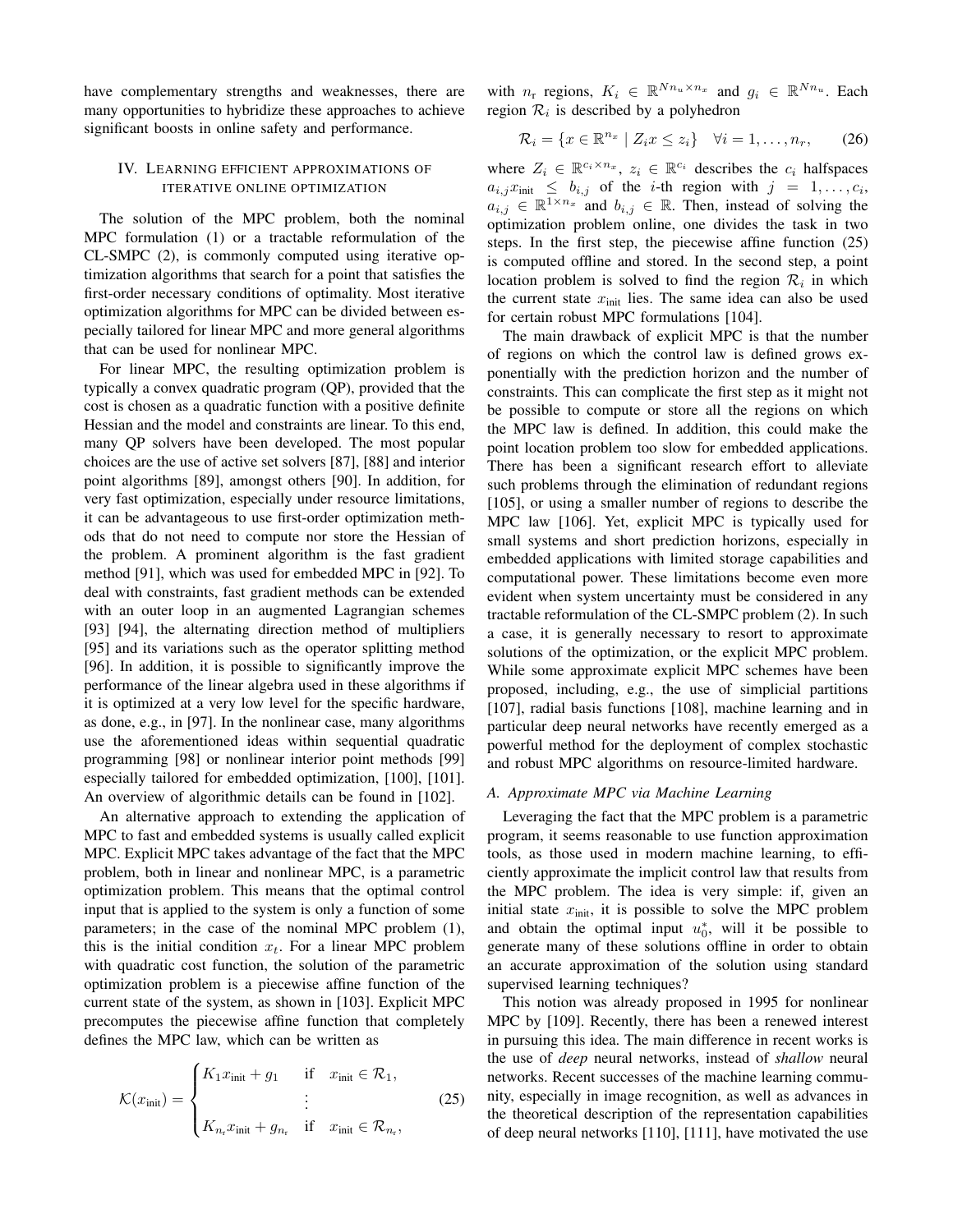of deep neural networks to perform efficient approximation of very complex functions, as those defined by the MPC problem.

A standard feedforward neural network is defined as a sequence of layers of neurons, which determines a function  $\mathcal{N}: \mathbb{R}^{n_x} \to \mathbb{R}^{n_u}$  of the form

$$
\mathcal{N}(x; \theta, M, L) = f_{L+1} \circ g_L \circ f_L \circ \cdots \circ g_1 \circ f_1(x), \quad (27)
$$

where the input to the network is  $x \in \mathbb{R}^{n_x}$  and the output of the network is  $u \in \mathbb{R}^{n_u}$ . We denote the input with x and the output with  $u$  because the network will be used to approximate the solution of the MPC problem. Thus, a network computes, for each input (i.e., current state of the system), a corresponding output of the network (i.e., approximate solution of the MPC problem).  $M$  is the number of neurons in each hidden layer and  $L$  is the number of hidden layers. If  $L > 2$ , N is described as a *deep* neural network and, if  $L = 1$ , as a *shallow* neural network. Each hidden layer consists of an affine function

$$
f_l(\xi_{l-1}) = W_l \xi_{l-1} + b_l, \tag{28}
$$

where  $\xi_{l-1} \in \mathbb{R}^M$  is the output of the previous layer with  $\xi_0 = x$ . The second element of the neural network is a nonlinear activation function  $q_l$ . Common activation functions include the hyperbolic tangent (tanh) or the rectifier linear units (ReLU), which computes the element-wise maximum between zero and the affine function of the current layer l

$$
g_l(f_l) = \max(0, f_l). \tag{29}
$$

The parameter  $\theta = {\theta_1, ..., \theta_{L+1}}$  contains all the weights and biases of the affine functions of each layer

$$
\theta_l = \{W_l, b_l\} \quad \forall l = 1, \dots, L+1,
$$
\n(30)

where the weights are

$$
W_l \in \begin{cases} \mathbb{R}^{M \times n_x} & \text{if} \quad l = 1, \\ \mathbb{R}^{M \times M} & \text{if} \quad l = 2, \dots, L, \\ \mathbb{R}^{n_u \times M} & \text{if} \quad l = L + 1, \end{cases} \tag{31}
$$

and the biases are

$$
b_l \in \begin{cases} \mathbb{R}^M & \text{if } l = 1, \dots, L, \\ \mathbb{R}^{n_u} & \text{if } l = L + 1. \end{cases}
$$
 (32)

When a feedforward neural network only includes ReLU activation functions, which are piecewise affine, the network (27) describes a piecewise affine function and, thus, can describe the exact solution of the MPC problem in the linear case (25). The number of linear regions that can be described by a neural network with ReLU activation functions grows exponentially with the number of layers of the network (the depth of the network) [112]. The improved accuracy of neural networks with several layers, when compared to traditional one-layer networks with the same number of weights, has been shown, e.g., in [113].

To approximate the MPC law using neural networks, one needs to perform three main steps. The first one is data generation. In order to *train* a neural network, it is necessary to obtain pairs of an initial condition  $x<sub>init</sub>$  and the corresponding optimal control action  $u_0^*$ , yielding a training set  $\mathcal{D} = \{(x_{\text{init},1}, u_{0,1}^*), (x_{\text{init},2}, u_{0,2}^*), \dots, (x_{\text{init},n_{\text{tr}}}, u_{0,n_{\text{tr}}}^*)\}$  with a total of  $n_{tr}$  data points. For high-dimensional systems, good strategies for sampling the state-space are very important to achieve a good accuracy with a reasonable number of data points. While one can generate new points by repeatedly solving the MPC problem for different initial conditions, obtaining a high approximation accuracy in high dimensions may require a prohibitively large number of data points. Random sampling of the state-space, or using a uniform grid, are usually effective in low-dimensional state-spaces. For more efficient sampling, one can use quasi-random sampling strategies [114], as well as sampling around closed-loop simulations of the system controlled by the MPC [115]-[117] to allow better approximation of the neighborhood of optimal trajectories, leading to reduced approximation errors in regions of interest. An alternative useful strategy includes the generation of additional data points based on sensitivities of the optimization problem [118].

The second step is the training of the neural network using the data generated in the first step. The training consists in finding the weights  $\theta$  that minimize the approximation error. Typically, this is achieved by minimizing the mean squared error over the training points, that is,

$$
\min_{\theta} \frac{1}{n_{\text{tr}}} \sum_{i=1}^{n_{\text{tr}}} ||\mathcal{N}(x_{\text{init},i}; \theta, M, L) - u_{0,i}^{*}||^{2}.
$$
 (33)

The unconstrained minimization problem (33) is usually solved using stochastic gradient descent, or its variations. There are several tools available for simple and efficient formulation and training of neural networks, such as Tensorflow  $[119]$  or Pytorch  $[120]$ .

The third step is the deployment of the approximate MPC law on suitable hardware. The choice of hardware architecture often involves a trade-off between cost, energy consumption, and required performance. A key advantage of the above-discussed approximations is that they are straightforward to deploy on many different platforms since their implementation only relies on matrix-vector multiplications and a simple nonlinear operation (i.e., the activation function). This facilitates application of fast MPC strategies on different embedded devices, including low-cost microcontrollers [113],  $[121]$  and field programmable gate arrays (FPGAs)  $[115]$ ,  $[122]$ ,  $[123]$ .

# B. Closed-loop Guarantees and Verification Strategies

Approximating the solution of an iterative online optimization introduces an additional approximation error into the closed-loop, beyond model uncertainty and disturbances considered in MPC of uncertain systems. The approximation error leads to asymptotic performance losses. Neural network-based approximate MPC strategies have been proposed that can realize offset-free tracking, despite the approximation error, via online solution of a small-scale target tracking optimization problem [123], using an online adaptive correction scheme [116], or adapting the weights of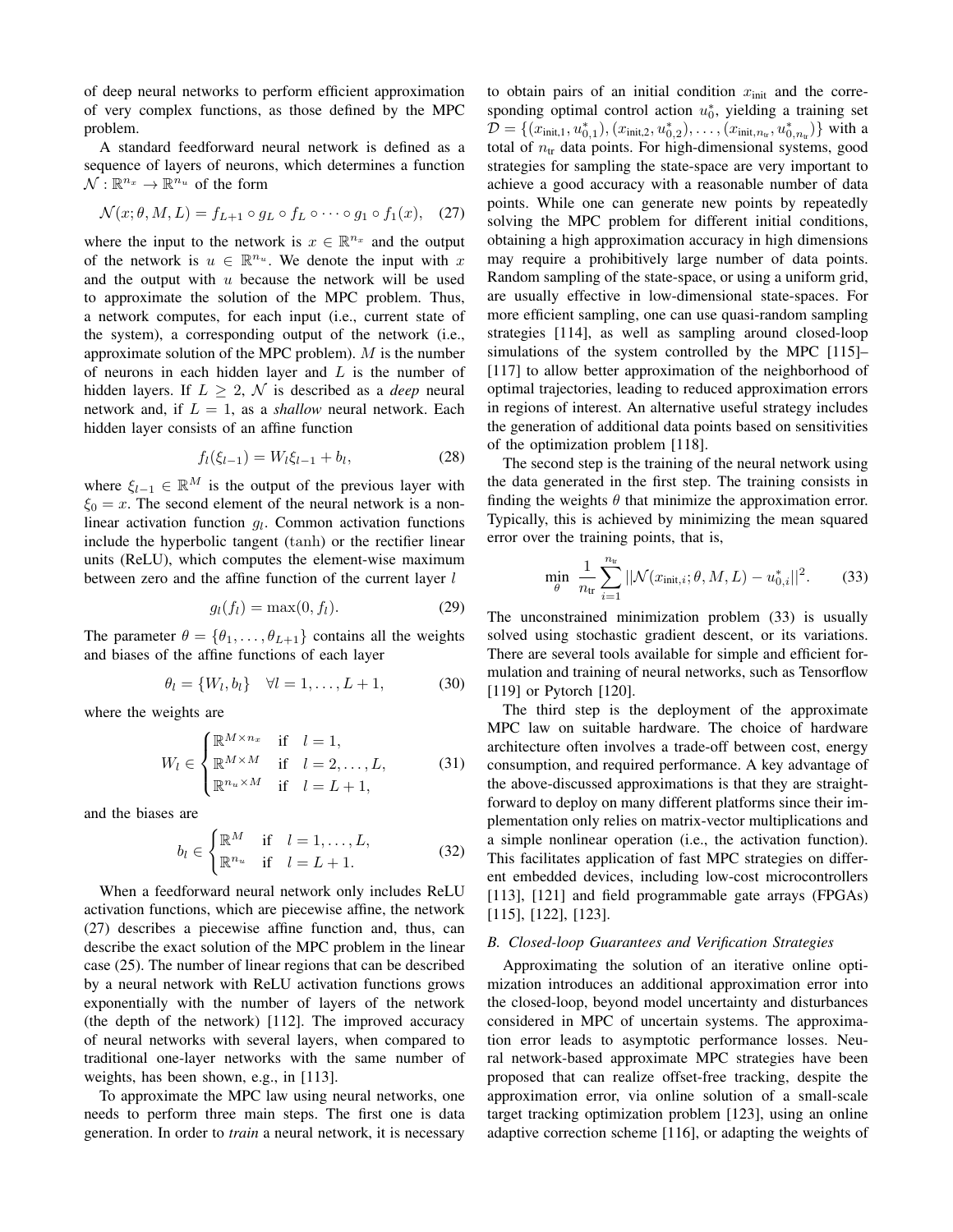the last layer [124]. Furthermore, the guarantees on constraint satisfaction, stability or closed-loop performance that are typically established for MPC of uncertain systems no longer hold for neural network-based MPC laws defined by the optimal parameters (33). Nevertheless, it is possible to deal with the approximation error in different ways. For example, one can consider the approximation error as an additional uncertainty, with assumed bounds or distributions, in a robust or stochastic MPC formulation in the first place [125]. After training the approximate controller, the assumptions about the approximation error should be verified (e.g., if the actual maximum approximation error is smaller than initially assumed) for the guarantees to hold.

There are several approaches to verifying if the closedloop guarantees are satisfied. One can use probabilistic verification methods [126], [127], as used in [125], [128], [129]. Similar ideas can be used to achieve guarantees about the suboptimality caused by the approximation error [130], or any other closed-loop performance indicator [121]. Alternatively, if deterministic guarantees are desired, it is possible to *correct* the approximate input given by the network using a projection onto a safe set  $[129]$ ,  $[131]$ – $[133]$ . In the linear case, the neural network-based controller, as well as the closed-loop that includes the linear dynamic system and the controller, can be represented as a mixed-integer linear program. This idea, often referred to as output-range analysis [134], can be used to perform *a priori* verification of the safety and stability of the closed-loop [124], or to compute rigorous approximation error upper bounds [135].

#### C. Future Research Directions

While the online computation time required for approximate controllers is very low, the amount of data needed to train a controller with small approximation error grows rapidly with the system dimension. Recent works show that the limitations are likely to be less severe than for explicit MPC [114]. Still, millions of *valid* data points might be necessary for systems of dimension larger than 20 states. Further research is needed to extend even more the possibilities of the approach, for example, by combining with efficient sampling strategies, or efficient solvers that can make use of very good initial guesses provided by the approximate controllers.

An additional open challenge is how to achieve efficient approximate controllers that can readily adapt to changing situations. If large amounts of data are necessary to train a good controller, one might want to avoid the regeneration and retraining of the controller once some changes occur in the system, or in the expected disturbances that affect the system. Combinations of ideas from the field of reinforcement learning, as proposed in [136], may be a promising future area of research.

# V. LEARNING OPTIMAL COST-TO-GO REPRESENTATIONS: HOW CAN REINFORCEMENT **LEARNING HELP?**

Reinforcement learning (RL) is a semi-supervised learning method in which an agent tries to learn the best way to accomplish a task through trial and error. Sutton and Barto [137] provide an excellent introduction to RL. Two independent research threads contributed to the development of RL: the psychology of animal learning and the mathematics of optimal control [137]. From animal psychology came insights into how animals learn to solve problems, and from optimal control came a test to determine when the best possible solution has been reached. From the control point-of-view, RL can be viewed as a solution approach to (stochastic) optimal control problems when the true system dynamics are unknown [80].

There are two main classes of RL methods: model-based and model-free. In model-based RL, previously observed data are used to learn a dynamic model, which can then be used to approximate the solution of the true underlying stochastic optimal control problem. This leads to strong parallels with the model learning discussion in Section II, as well as the use of receding- or rolling-horizon methods for deploying the controller (which are closely related to the notion of MPC). Model-free RL methods, on the other hand, are able to eliminate the model building step and, instead, learn a mapping from measurements (or observations) to control inputs (or actions). Model-free RL methods are commonly divided into two major categories: *policy search* and *approx*imate dynamic programming (ADP). In Section III-D, we provided a brief overview of policy search methods, which look to directly optimize control policy parameters using data from previous closed-loop episodes. Although powerful, these methods may suffer from some degree of (unknown) sub-optimality since we are optimizing over parametrized policies that may not match the complex structure of the true optimal policy. ADP methods look to overcome this issue by directly approximating the optimality conditions for the true stochastic optimal control problem, which can be derived using Bellman's principle of optimality [138]-[140]. Below, we provide an overview of ADP methods and discuss how they can be useful in the context of MPC.

Let us distinguish the true system from the model using the following notation

$$
x_{t+1} = f_{\text{true}}(x_t, u_t, w_t), \quad t = 0, 1, 2, \dots,
$$
 (34)

where the random uncertainty follows some true probability distribution  $P_{true}(\cdot|x_t, u_t)$ . To simplify notation regarding constraints, we assume that control inputs can only take values in a given subset  $\mathbb{U}_{true}(x_t) \subset \mathcal{U}$  that can generally depend on the current state  $x_t$ ; this allows us to implicitly consider, e.g., conditional chance constraints. Similarly to Section III, a cost function is defined over  $T$  time steps. However, the cost is broken down into the sum of stage costs and a terminal cost. As such, we look to optimize the following problem

$$
\min_{\mu_0, ..., \mu_{T-1}} \mathbb{E} \left\{ J_{f, \text{true}}(x_T) + \sum_{t=0}^{T-1} \ell_{\text{true}}(x_t, u_t) \right\}, \quad (35)
$$
\n
$$
\text{s.t.} \quad x_{t+1} = f_{\text{true}}(x_t, u_t, w_t),
$$
\n
$$
u_t = \mu_t(x_t) \in \mathbb{U}_{\text{true}}(x_t).
$$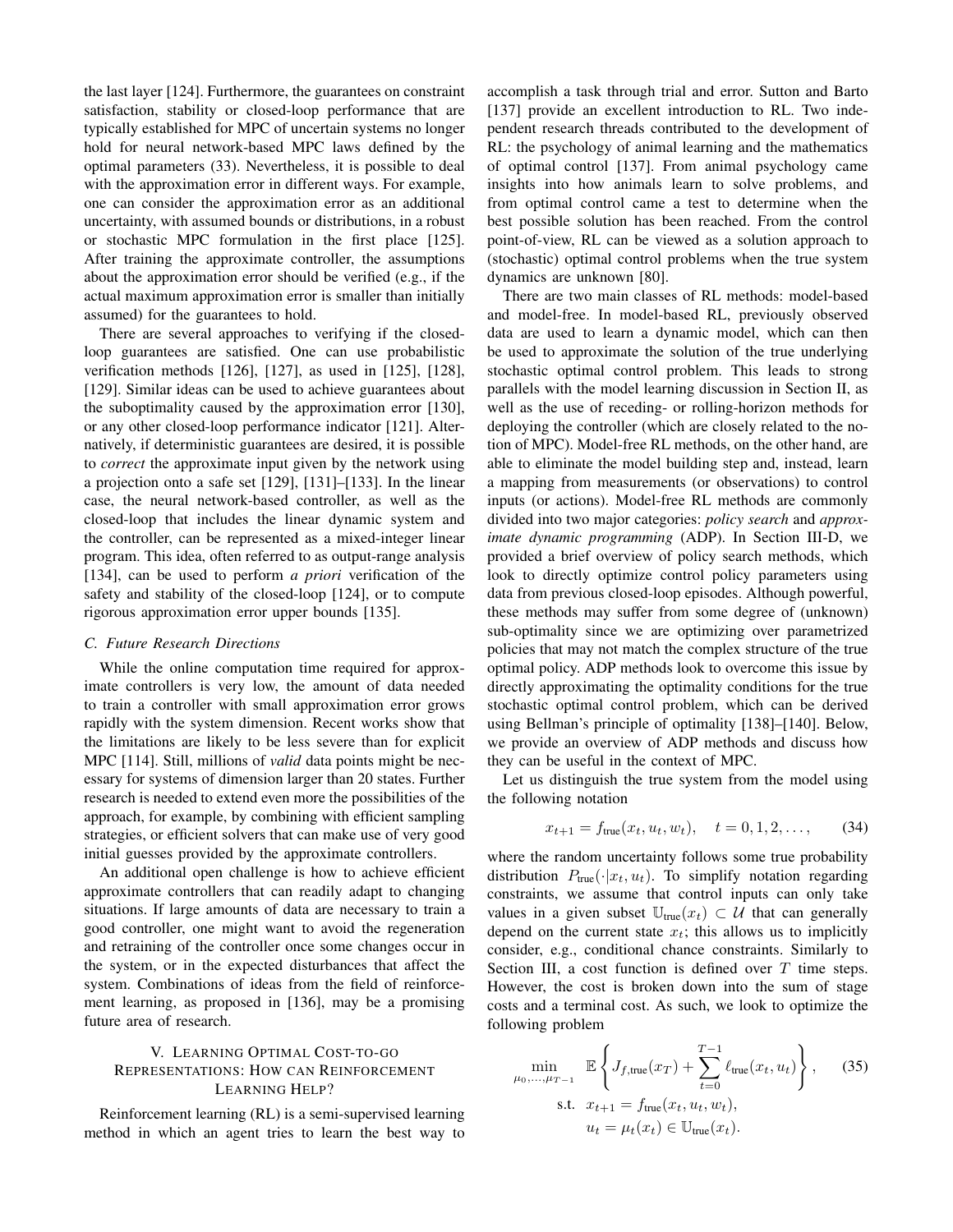There are some important differences between (35) and the CL-SMPC problem (2). Although both optimize over control policies, (35) is meant to operate over the full time horizon of interest  $T$  that is typically much greater than the finitehorizon  $N$  considered in (2) for computational tractability. Furthermore, (35) is expressed in terms of the true dynamics, cost, and constraint functions, which are never known exactly, whereas (2) is posed in terms of more computationally tractable models. It is also important to note that the true system is assumed to behave as a Markov process, which is an important assumption that must be satisfied to apply the principle of optimality. A system can always be represented as a Markov process through appropriate transformations, though this might be difficult to do in practice (e.g., timeinvariant parameter uncertainties in a system can be handled by treating them as additional states [141]). The fact that the Markov process assumption need not be satisfied by the policy search methods discussed in Section III-D is often an overlooked advantage of those methods.

Starting with  $J_T^*(x) = J_{f,\text{true}}(x)$ , we can recursively define the optimal *cost-to-go* functions as

$$
J_t^{\star}(x) = \min_{u \in \mathbb{U}_{\text{true}}(x)} \mathbb{E} \left\{ \ell_{\text{true}}(x, u) + J_{t+1}^{\star}(f_{\text{true}}(x, u, w)) \right\},\tag{36}
$$

for  $t = T - 1, \ldots, 0$ , where  $J_t^*(x)$  is the optimal cost for the subproblem when starting at state  $x$  at time  $t$  and following an optimal control policy for all future steps  $t, \ldots, T-1$ . The optimal cost  $J^*(x_0)$  that solves (35) is then obtained as the final step of the recursion (36), i.e.,  $J^*(x_0) = J_0^*(x_0)$ . In the RL literature, it is common to express the right-hand side of (36) in terms of the so-called *optimal Q-factors* 

$$
Q_t^*(x, u) = \ell_{\text{true}}(x, u) + \mathbb{E}\left\{J_{t+1}^*(f_{\text{true}}(x, u, w))\right\}, \quad (37)
$$

which represents the optimal cost for the subproblem when starting at state x and taking control action  $u$  at time t and following an optimal control policy for all remaining steps  $t+1, \ldots, T-1$ . From the definitions in (36) and (37), we can derive a simple relationship between the cost-to-go functions and the Q-factors

$$
J_t^{\star}(x) = \min_{u \in \mathbb{U}_{\text{true}}(x)} Q_t^{\star}(x, u). \tag{38}
$$

The main advantage of the Q-factor is that the optimal policy can be trivially recovered at any point in time

$$
\mu_t^{\star}(x_t) \in \underset{u \in \mathbb{U}_{\text{true}}(x_t)}{\operatorname{argmin}} Q_t^{\star}(x_t, u), \tag{39}
$$

which only depends on the current state value. This summarizes the main idea of dynamic programming: recursively define the cost-to-go functions (or equivalently the Q-factors) by passing backward in time and then using these functions to evaluate an optimal policy according to (39).

If  $x_k$  is a discrete, scalar variable, then it may be possible to enumerate all states  $x_k \in X$  when solving (36). However, if  $X$  is continuous (as is typically the case in most MPC applications), we cannot solve (36) exactly. ADP methods generally look to compute the O-factors from data by assuming that the Q-factor is stationary, i.e.,  $Q_t(x, u) =$  $Q(x, u)$  for all t and for some static function Q. Such stationarity does indeed arise in the case that the time horizon is infinite. Unfortunately, we cannot directly take the limit  $T \to \infty$  in (35) without introducing further technicalities, so it is common practice in RL to consider a *discounted* cost problem

$$
\min_{\mu_0, \mu_1, \dots} \mathbb{E} \left\{ \sum_{t=0}^{\infty} \alpha^t \ell_{\text{true}}(x_t, u_t) \right\},
$$
\n
$$
\text{s.t. } x_{t+1} = f_{\text{true}}(x_t, u_t, w_t),
$$
\n
$$
u_t = \mu_t(x_t) \in \mathbb{U}_{\text{true}}(x_t),
$$
\n(40)

where  $\alpha \in (0,1)$  is a scalar called the discount factor. For  $\alpha$  close to 1, the discounted cost is approximately equal to the average reward  $\lim_{T\to\infty} \mathbb{E}\left\{\frac{1}{T}\sum_{t=0}^T \ell_{\text{true}}(x_t, u_t)\right\}$ . Let  $Q_{\alpha}^{\star}(x, u)$  denote the Q-factor for (40), we can then derive an infinite-horizon discounted version of dynamic programming that results in the same Q-factor on both sides

$$
Q_{\alpha}^{\star}(x, u) = \ell_{\text{true}}(x, u) + \alpha \mathbb{E} \left\{ \min_{u'} Q_{\alpha}^{\star}(f_{\text{true}}(x, u, w), u') \right\}.
$$
\n(41)

The optimal policy is now stationary and can be derived for all times using the following simple formula

$$
\pi^{\star}(x_t) \in \underset{u \in \mathbb{U}_{\text{true}}(x_t)}{\operatorname{argmin}} Q_{\alpha}^{\star}(x_t, u). \tag{42}
$$

The simplicity of the true optimal control policy representation is what makes Q-learning methods attractive; we only need to learn a "good" approximation of  $Q_{\alpha}^*$  to derive a "good" policy. However, as one might expect, it is not easy to learn the Q-factor, especially when a good system model is not available. The main idea behind Q-learning methods is to use sample trajectories to update an initial guess for the Q-factor as follows

$$
\tilde{Q}_{\alpha}^{(\text{new})}(x_t, u_t) = (1 - \eta) \tilde{Q}_{\alpha}^{(\text{old})}(x_t, u_t)
$$
\n
$$
+ \eta \left[ \ell_{\text{true}}(x_t, u_t) + \alpha \min_{u'} \tilde{Q}_{\alpha}^{(\text{old})}(x_{t+1}, u') \right],
$$
\n(43)

where  $\tilde{Q}_{\alpha}^{(\text{old})}$  is an initial guess for the Q-factor,  $\tilde{Q}_{\alpha}^{(\text{new})}$  is an updated version of the Q-factor given a sample starting from state  $x_t$  with control input  $u_t \in \operatorname{argmin}_u \tilde{Q}^{(\text{old})}_\alpha(x_t, u)$ that is selected optimally from the guessed Q-factor,  $x_{t+1}$  =  $f(x_t, u_t, w_t)$  is a realization of the successor state, and  $\eta$ is a step size or learning rate. The update rule in (43) forms the basis of most Q-learning algorithms [142], [143]. ADP methods that rely on estimating the cost-to-go functions are also widely used in RL. In particular, temporal difference learning algorithms are based on bootstrapping from a current estimate of the cost-to-go function  $[144]$ -[146]. We note that a distinct feature of ADP, not discussed here, is its ability to systematically trade-off between system exploration and exploitation via the so-called dual control mechanism (see [13] and the references therein). This can make ADP especially useful for adaptive control of timevarying systems.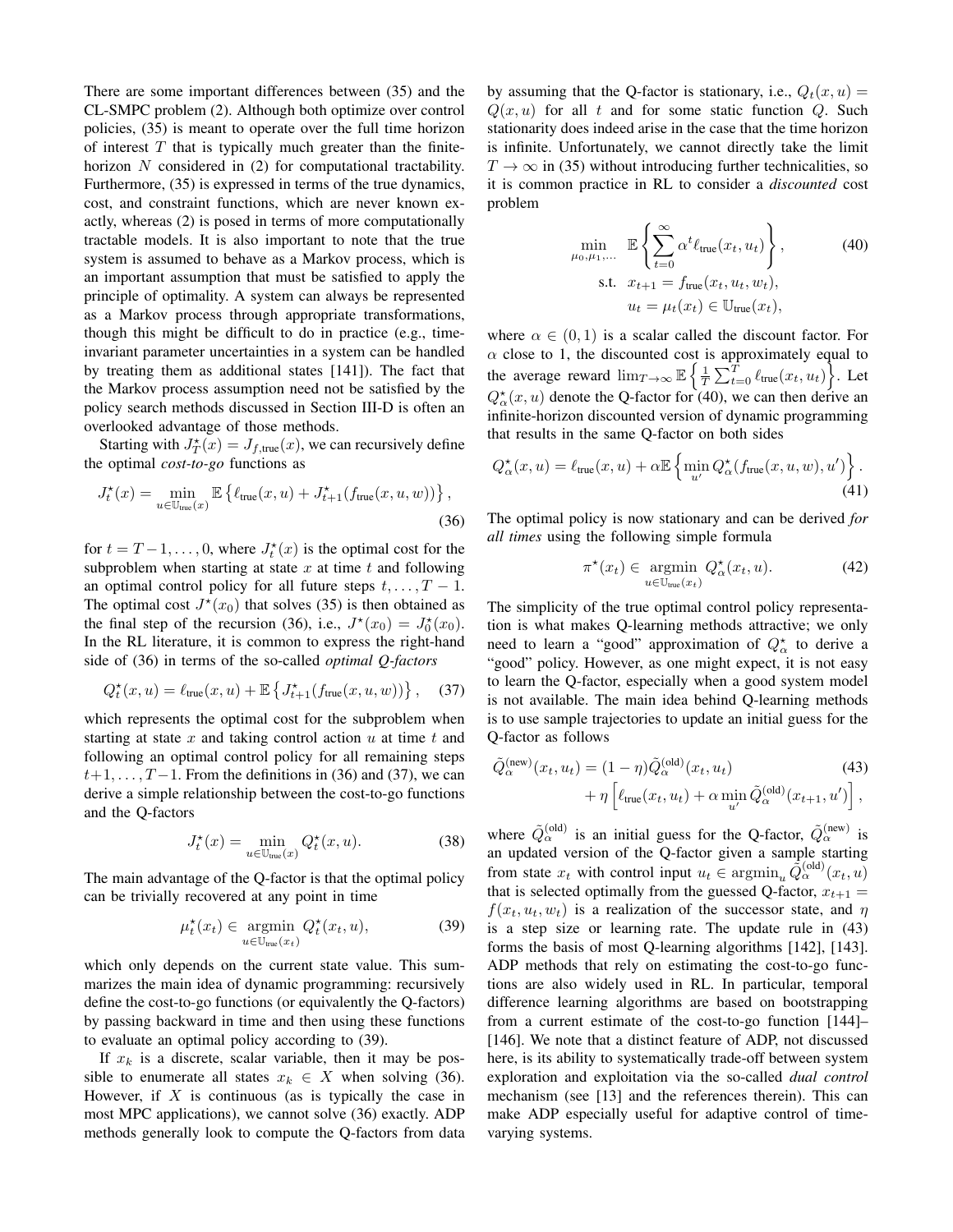We can connect ADP back to the CL-SMPC (2) through the optimal cost-to-go function. In particular, we can see that the optimal policy (39) is equal to the CL-SMPC law (3) whenever  $N \ge 1$ ,  $\alpha = 1$ ,  $J_f(x) = J_{\alpha}^*(x)$ , and the assumed model, stage cost, constraints, and uncertainty perfectly match their true descriptions. These are obviously unrealistic assumptions that cannot be satisfied in practice. However, it can still be useful to take advantage of approximate costto-go functions  $J_f(x) \approx J_{\alpha}^*(x)$  when solving (2). Interested readers are referred to [147] for a more detailed discussion on the impact of cost-to-go approximations on the stability and feasibility of controllers derived using MPC principles. Various ways in which MPC and ADP can be integrated are also discussed in [148].

A practical algorithm for ADP, which has become increasingly popular, is deep RL (DRL) [149]. In essence, DRL uses deep neural networks to parameterize the policy and value functions and, thus, is particularly suitable for dealing with continuous state and action spaces. Although the amount of data required to train DRL algorithms and the ability to handle constraints are generally important considerations, it has been demonstrated that combining aspects of MPC with RL can improve the data efficiency, constraint handling and performance of RL (e.g.,  $[150]$ – $[152]$ ). As argued in [153], a major research direction is how to systematically take advantage of *offline* approximation in value space and rollout in combination with *online* decision-making using (learning-based) MPC. Such a paradigm has been central to major successes of RL, such as AlphaGO [110], and has the potential to take advantage of the strengths of each method in a synergistic fashion. Additional research is needed to better understand the theoretical properties of such a hybrid control strategy and to develop improved algorithms that allow faster training of policy and value function representations.

#### VI. CONCLUSIONS

This paper discussed the recent advances and provided perspectives for further research in four major directions in which machine learning can aid in the design of model predictive control (MPC) under uncertainty. These directions included data-driven adaptation of the prediction model and/or uncertainty description in MPC; learning parameters of MPC laws in an automated manner (i.e., auto-tuning); approximating MPC laws with explicit, cheap-to-evaluate surrogates that are especially useful for embedded control applications; and the synergy between reinforcement learning and MPC, which can be central to the design of more practical reinforcement learning algorithms and providing insights into the theoretical properties of MPC. We emphasize that this is a rapidly evolving field and, thus, giving an exhaustive account of the literature was beyond the scope of this paper.

#### **REFERENCES**

- [1] M. Morari and J. H. Lee, "Model predictive control: Past, present and future," Computers & Chemical Engineering, vol. 23, no. 4-5, pp. 667-682, 1999.
- [2] J. B. Rawlings, D. Q. Mayne, and M. Diehl, Model predictive control: theory, computation, and design. Nob Hill Publishing Madison, 2017, vol. 2.
- [3] J. H. Lee, "Model predictive control: Review of the three decades of development," International Journal of Control, Automation and Systems, vol. 9, no. 3, pp. 415-424, 2011.
- [4] D. Q. Mayne, "Model predictive control: Recent developments and future promise," Automatica, vol. 50, no. 12, pp. 2967-2986, 2014.
- B. Kouvaritakis and M. Cannon, Model Predictive Control: Classical, [5] Robust and Stochastic. Springer International Publishing Switzerland, 2016.
- [6] A. Mesbah, "Stochastic model predictive control: An overview and perspectives for future research," IEEE Control Systems, vol. 36, no. 6, pp. 30-44, 2016.
- [7] L. Hewing, K. P. Wabersich, M. Menner, and M. N. Zeilinger, "Learning-based model predictive control: Toward safe learning in control," Annual Review of Control, Robotics, and Autonomous Systems, vol. 3, pp. 269-296, 2020.
- [8] E. C. Kerrigan, "Robust constraint satisfaction: Invariant sets and predictive control," Ph.D. dissertation, University of Cambridge, 2001.
- [9] L. Ljung, "System identification," in Signal analysis and prediction. Springer, 1998, pp. 163-173.
- [10] L. Brunke, M. Greeff, A. W. Hall, Z. Yuan, S. Zhou, J. Panerati, and A. P. Schoellig, "Safe learning in robotics: From learning-based control to safe reinforcement learning," arXiv preprint arXiv:2108.06266, 2021.
- [11] H. Mania, M. I. Jordan, and B. Recht, "Active learning for nonlinear system identification with guarantees," arXiv preprint arXiv:2006.10277, 2020.
- [12] Y. Zhu, Multivariable system identification for process control. Elsevier. 2001.
- [13] A. Mesbah, "Stochastic model predictive control with active uncertainty learning: A survey on dual control," Annual Reviews in Control, vol. 45, pp. 107-117, 2018.
- [14] M. Maiworm, D. Limon, J. M. Manzano, and R. Findeisen, "Stability of Gaussian process learning based output feedback model predictive control," in Proceedings of the IFAC Conference on Nonlinear Model Predictive Control, 2018, pp. 455-461.
- [15] M. Lauricella and L. Fagiano, "Set membership identification of linear systems with guaranteed simulation accuracy," IEEE Transactions on Automatic Control, vol. 65, pp. 5189-5204, 2020.
- T. B. Schön, A. Wills, and B. Ninness, "System identification of  $[16]$ nonlinear state-space models," Automatica, vol. 47, no. 1, pp. 39-49, 2011.
- [17] A. Doerr, C. Daniel, M. Schiegg, N.-T. Duy, S. Schaal, M. Toussaint, and T. Sebastian, "Probabilistic recurrent state-space models," in Proceedings of Machine Learning Research, 2018, pp. 1280-1289.
- [18] I. Markovsky and F. Dörfler, "Behavioral systems theory in datadriven analysis, signal processing, and control," Annual Reviews in Control, vol. 52, pp. 42-64, 2021.
- [19] S. Zhou, M. K. Helwa, and A. P. Schoellig, "Deep neural networks as add-on modules for enhancing robot performance in impromptu trajectory tracking," International Journal of Robotics Research, vol. 39, pp. 1397-1418, 2020.
- [20] A. Draeger, S. Engell, and H. Ranke, "Model predictive control using neural networks," IEEE Control Systems Magazine, vol. 15, no. 5, pp. 61-66, 1995.
- [21] J. Berberich, J. Köhler, M. A. Müller, and F. Allgöwer, "Data-driven model predictive control with stability and robustness guarantees," IEEE Transactions on Automatic Control, vol. 66, pp. 1702-1717, 2020.
- [22] L. Xu, M. S. Turan, B. Guo, and G. Ferrari-Trecate, "A datadriven convex programming approach to worst-case robust tracking controller design," arXiv preprint arXiv:2102.11918, 2021.
- [23] J. Coulson, J. Lygeros, and F. Dörfler, "Distributionally robust chance constrained data-enabled predictive control," IEEE Transactions on Automatic Control, 2021, In Press.
- [24] M. Milanese and A. Vicino, "Optimal estimation theory for dynamic systems with set membership uncertainty: An overview," Automatica, vol. 27, no. 6, pp. 997-1009, 1991.
- [25] M. Milanese and C. Novara, "Set membership identification of nonlinear systems," Automatica, vol. 40, no. 6, pp. 957-975, 2004.
- [26] M. Lorenzen, M. Cannon, and F. Allgöwer, "Robust MPC with recursive model update," Automatica, vol. 103, pp. 461-471, 2019.
- [27] S. M. Veres, H. Messaoud, and J. P. Norton, "Limited-complexity model-unfalsifying adaptive tracking-control," International Journal of Control, vol. 72, pp. 1417-1426, 1999.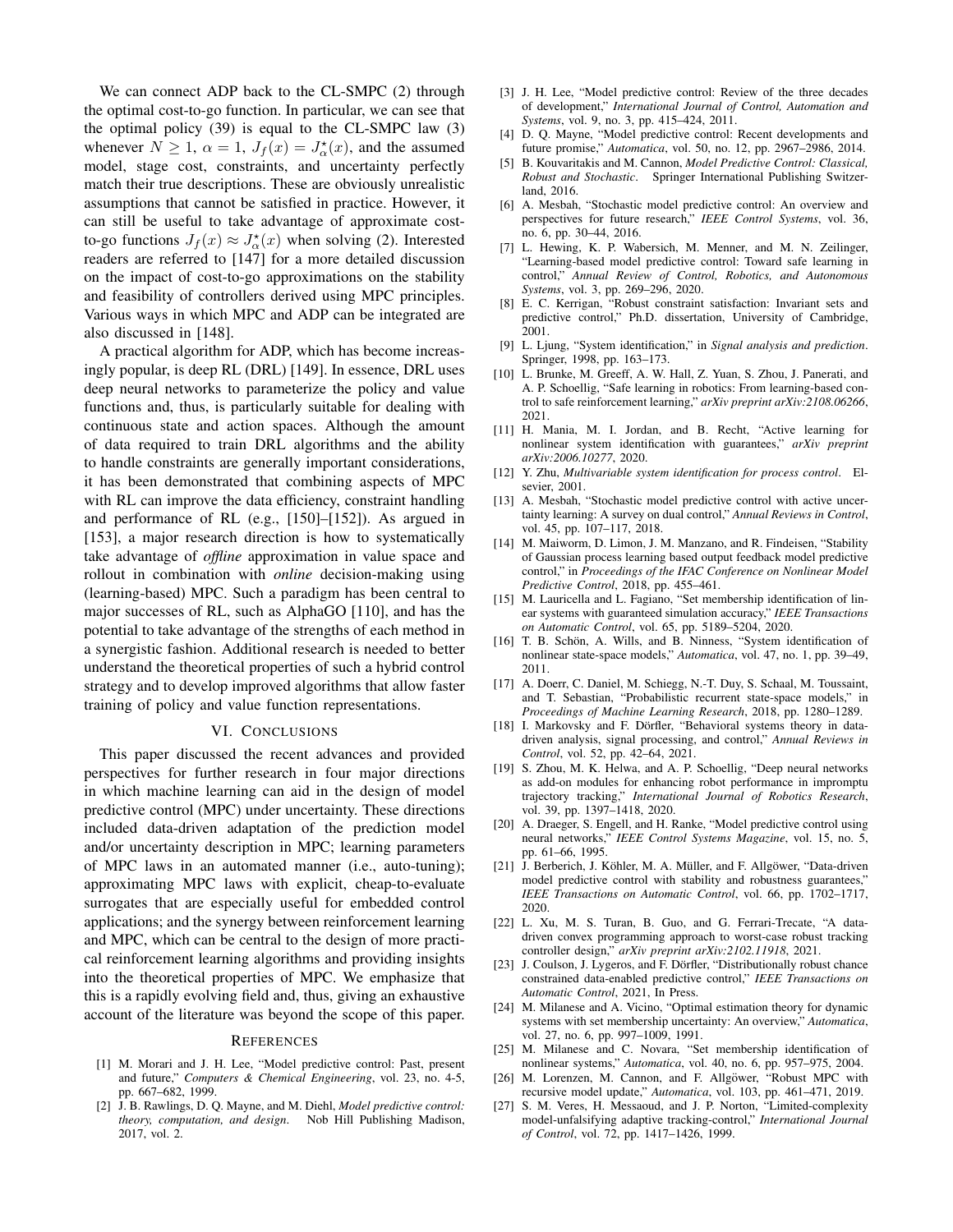- [28] M. Tanaskovic, L. Fagiano, R. Smith, and M. Morari, "Adaptive receding horizon control for constrained MIMO systems," Automatica, vol. 50, no. 12, pp. 3019-3029, 2014.
- [29] E. Terzi, L. Fagiano, M. Farina, and R. Scattolini, "Learning multistep prediction models for receding horizon control," in *Proceedings* of the European Control Conference, 2018, pp. 1335-1340.
- [30] V. Adetola, D. DeHaan, and M. Guay, "Adaptive model predictive control for constrained nonlinear systems," Systems & Control Letters, vol. 58, no. 5, pp. 320-326, 2009.
- [31] G. A. A. Goncalves and M. Guay, "Robust discrete-time set-based adaptive predictive control for nonlinear systems," Journal of Process Control, vol. 39, pp. 111-122, 2016.
- [32] G. Beliakov, "Interpolation of Lipschitz functions," Journal of Computational and Applied Mathematics, vol. 196, pp. 20-44, 2006.
- [33] J.-P. Calliess, "Conservative decision-making and inference in uncertain dynamical systems," Ph.D. dissertation, University of Oxford, 2014
- [34] J. M. Manzano, D. Limón, D. M. de la Peña, and J. Calliess, "Output feedback MPC based on smoothed projected kinky inference," IET Control Theory & Applications, vol. 13, pp. 795-805, 2019.
- [35] E. T. Maddalena and C. N. Jones, "Learning non-parametric models with guarantees: A smooth Lipschitz regression approach," IFAC-PapersOnLine, vol. 53, no. 2, pp. 965-970, 2020.
- [36] C. Bishop, Pattern Recognition and Machine Learning. Springer, 2006.
- [37] K. P. Murphy, Machine learning: a probabilistic perspective. MIT press, 2012.
- [38] B. P. Carlin and T. A. Louis, Bayesian methods for data analysis. CRC Press, 2008.
- [39] M. Lorenzen, F. Dabbene, R. Tempo, and F. Allgöwer, "Stochastic MPC with offline uncertainty sampling," Automatica, vol. 81, pp. 176-183, 2017.
- [40] C. D. McKinnon and A. P. Schoellig, "Experience-based model selection to enable long-term, safe control for repetitive tasks under changing conditions," in Proceedings of the IEEE/RSJ International Conference on Intelligent Robots and Systems, Oct 2018, pp. 2977-2984.
- [41] K. P. Wabersich, L. Hewing, A. Carron, and M. N. Zeilinger, "Probabilistic model predictive safety certification for learning-based control," IEEE Transactions on Automatic Control, vol. 67, no. 1, pp. 176-188, 2021.
- [42] C. E. Rasmussen and C. K. I. Williams, Gaussian processes for machine learning. The MIT Press, 2006.
- [43] F. Berkenkamp, M. Turchetta, A. P. Schoellig, and A. Krause, "Safe model-based reinforcement learning with stability guarantees," in Advances in Neural Information Processing Systems, 2017, pp. 908-918.
- [44] L. Hewing, A. Liniger, and M. N. Zeilinger, "Cautious NMPC with Gaussian process dynamics for miniature race cars," Proceedings of the European Control Conference, pp. 1341-1348, 2018.
- [45] T. Koller, F. Berkenkamp, M. Turchetta, and A. Krause, "Learningbased model predictive control for safe exploration," in Proceedings of the IEEE Conference on Decision and Control, Miami, 2018, pp. 6059-6066.
- [46] A. D. Bonzanini, D. B. Graves, and A. Mesbah, "Learning-based SMPC for reference tracking under state-dependent uncertainty: An application to atmospheric pressure plasma jets for plasma medicine," IEEE Transactions on Control Systems Technology, vol. 30, pp. 611 – 624, 2022.
- [47] A. Girard, C. E. Rasmussen, J. Quinonero-Candela, R. Murray-Smith, O. Winther, and J. Larsen, "Multiple-step ahead prediction for non linear dynamic systems-a Gaussian process treatment with propagation of the uncertainty," Advances in Neural Information Processing Systems, vol. 15, pp. 529-536, 2002.
- [48] J. Umlauft, T. Beckers, and S. Hirche, "Scenario-based optimal control for Gaussian process state space models," in Proceedings of the European Control Conference, Limassol, Cyprus, 2018, pp. 1386-1392.
- [49] L. Hewing, E. Arcari, L. P. Fröhlich, and M. N. Zeilinger, "On simulation and trajectory prediction with Gaussian process dynamics," in Proceedings of Learning for Dynamics and Control, 2020, pp. 424-434.
- [50] T. Beckers and S. Hirche, "Prediction with approximated gaussian process dynamical models," IEEE Transactions on Automatic Control, 2021, In Press.
- [51] N. Lambert, A. Wilcox, H. Zhang, K. S. Pister, and R. Calandra, "Learning accurate long-term dynamics for model-based reinforcement learning," in Proceedings of the IEEE Conference on Decision and Control, Austin, 2021, pp. 2880-2887.
- [52] A. Wigren, J. Wågberg, F. Lindsten, A. G. Wills, and T. B. Schön, "Nonlinear system identification: Learning while respecting physical models using a sequential monte carlo method," IEEE Control Systems Magazine, vol. 42, no. 1, pp. 75-102, 2022.
- [53] A. Nagabandi, I. Clavera, S. Liu, R. S. Fearing, P. Abbeel, S. Levine, and C. Finn, "Learning to adapt in dynamic, real-world environments through meta-reinforcement learning," arXiv preprint arXiv:1803.11347, 2018.
- [54] S. Saemundsson, K. Hofmann, and M. P. Deisenroth, "Meta reinforcement learning with latent variable Gaussian processes," in Proceedings of the Conference on Uncertainty in Artificial Intelligence. 2018.
- [55] E. Arcari, A. Carron, and M. N. Zeilinger, "Meta learning MPC using finite-dimensional gaussian process approximations," arXiv preprint arXiv:2008.05984, 2020.
- [56] J. A. Paulson and A. Mesbah, "Nonlinear model predictive control with explicit backoffs for stochastic systems under arbitrary uncertainty," IFAC-PapersOnLine, vol. 51, pp. 523-534, 2018.
- [57] L. Chisci, J. A. Rossiter, and G. Zappa, "Systems with persistent disturbances: predictive control with restricted constraints." Automatica, vol. 37, pp. 1019-1028, 2001.
- [58] D. O. Mayne, M. M. Seron, and S. Raković, "Robust model predictive control of constrained linear systems with bounded disturbances," Automatica, vol. 41, pp. 219-224, 2005.
- [59] D. Bernardini and A. Bemporad, "Scenario-based model predictive control of stochastic constrained linear systems," in Proceedings of the IEEE Conference on Decision and Control, Shanghai, 2009, pp. 6333-6338.
- [60] S. Lucia, T. Finkler, and S. Engell, "Multi-stage nonlinear model predictive control applied to a semi-batch polymerization reactor under uncertainty," Journal of Process Control, vol. 23, pp. 1306-1319, 2013.
- [61] P. Hokayem, E. Cinquemani, D. Chatterjee, F. Ramponi, and J. Lygeros, "Stochastic receding horizon control with output feedback and bounded controls," Automatica, vol. 48, pp. 77-88, 2012.
- [62] J. A. Paulson and A. Mesbah, "An efficient method for stochastic optimal control with joint chance constraints for nonlinear systems," International Journal of Robust and Nonlinear Control, vol. 29, pp. 5017-5037 2019
- [63] J. A. Paulson, E. A. Buehler, R. D. Braatz, and A. Mesbah, "Stochastic model predictive control with joint chance constraints," International Journal of Control, vol. 93, pp. 126-139, 2020.
- [64] J. A. Paulson and A. Mesbah, "Shaping the closed-loop behavior of nonlinear systems under probabilistic uncertainty using arbitrary polynomial chaos," in Proceedings of the IEEE Conference on Decision and Control, Miami, 2018, pp. 6307-6313.
- [65] A. I. Forrester and A. J. Keane, "Recent advances in surrogate-based optimization," Progress in Aerospace Sciences, vol. 45, pp. 50-79, 2009.
- [66] B. Shahriari, K. Swersky, Z. Wang, R. P. Adams, and N. De Freitas, "Taking the human out of the loop: A review of Bayesian optimization," Proceedings of the IEEE, vol. 104, no. 1, pp. 148-175, 2015.
- [67] P. I. Frazier, "A tutorial on Bayesian optimization," arXiv preprint arXiv:1807.02811, 2018.
- [68] D. Piga, M. Forgione, S. Formentin, and A. Bemporad, "Performance-oriented model learning for data-driven MPC design," IEEE Control Systems Letters, vol. 3, pp. 577-582, 2019.
- [69] J. A. Paulson and A. Mesbah, "Data-driven scenario optimization for automated controller tuning with probabilistic performance guarantees," IEEE Control Systems Letters, vol. 5, pp. 1477–1482, 2020.
- [70] M. Khosravi, V. N. Behrunani, P. Myszkorowski, R. S. Smith, A. Rupenyan, and J. Lygeros, "Performance-driven cascade controller tuning with Bayesian optimization," IEEE Transactions on Industrial Electronics, vol. 69, pp. 1032-1042, 2021.
- [71] F. Sorourifar, G. Makrygirgos, A. Mesbah, and J. A. Paulson, "A datadriven automatic tuning method for MPC under uncertainty using constrained Bayesian optimization," IFAC-PapersOnLine, vol. 54, pp. 243-250, 2021.
- [72] K. Kandasamy, K. R. Vysyaraju, W. Neiswanger, B. Paria, C. R. Collins, J. Schneider, B. Poczos, and E. P. Xing, "Tuning hyperparameters without grad students: Scalable and robust Bayesian opti-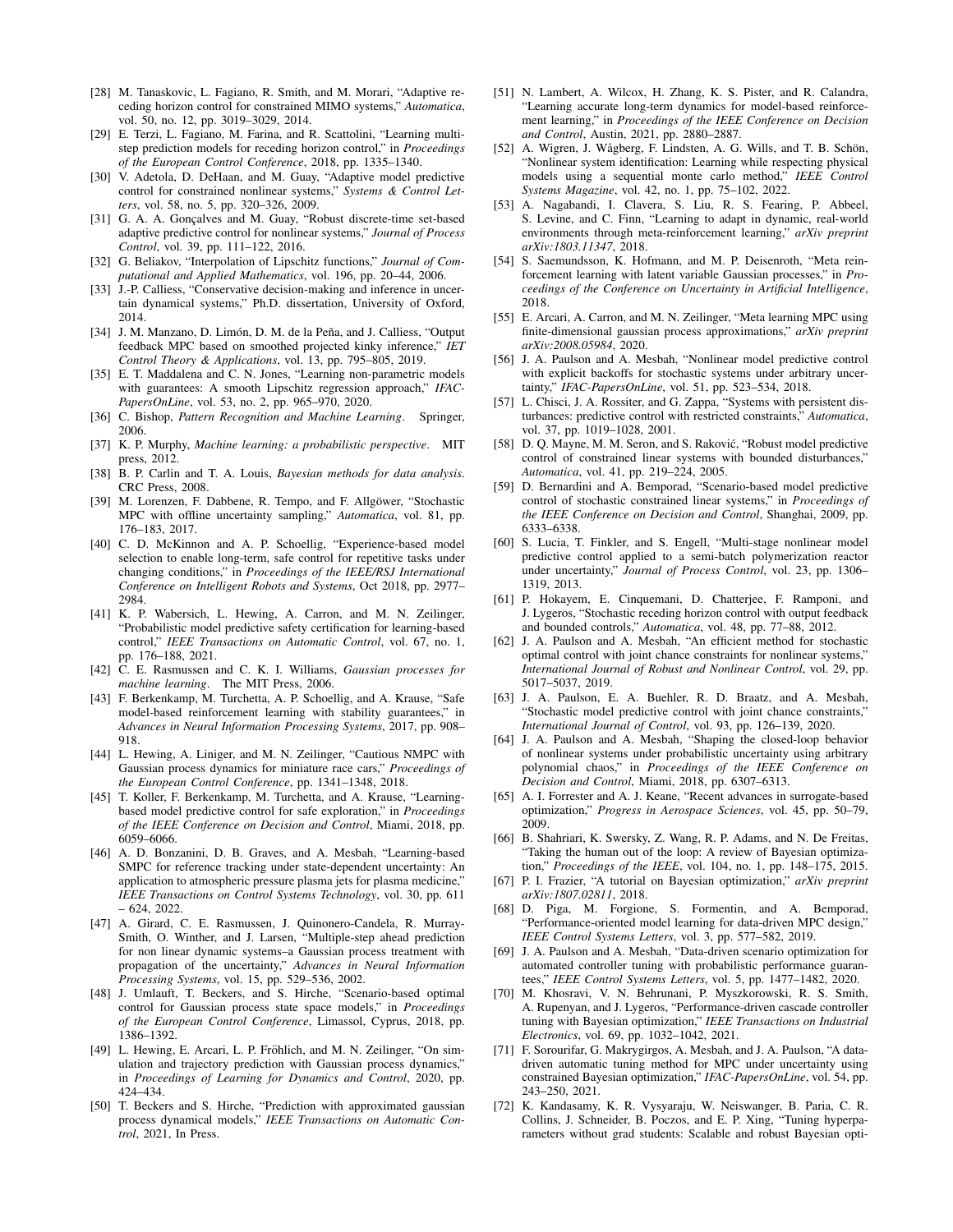misation with Dragonfly." Journal of Machine Learning Research, vol. 21, no. 81, pp. 1-27, 2020.

- [73] K. Kersting, C. Plagemann, P. Pfaff, and W. Burgard, "Most likely heteroscedastic Gaussian process regression," in Proceedings of the International Conference on Machine Learning, 2007, pp. 393-400.
- [74] M. Lázaro-Gredilla and M. K. Titsias, "Variational heteroscedastic Gaussian process regression," in Proceedings of the International Conference on Machine Learning, 2011, pp. 841-848.
- [75] J. A. Paulson, G. Makrygiorgos, and A. Mesbah, "Adversarially robust Bayesian optimization for efficient auto-tuning of generic control structures under uncertainty," AIChE Journal, p. e17591, 2022.
- [76] K. Kandasamy, G. Dasarathy, J. Oliva, J. Schneider, and B. Poczos, "Multi-fidelity Gaussian process bandit optimisation," Journal of Artificial Intelligence Research, vol. 66, pp. 151-196, 2019.
- [77] F. Sorourifar, N. Choksi, and J. A. Paulson, "Computationally efficient integrated design and predictive control of flexible energy systems using multi-fidelity simulation-based Bayesian optimization," Optimal Control Applications and Methods, 2021, In Press.
- [78] J. A. Paulson, K. Shao, and A. Mesbah, "Probabilistically robust Bayesian optimization for data-driven design of arbitrary controllers with Gaussian process emulators," in Proceedings of the IEEE Conference on Decision and Control, Austin, 2021, pp. 3633-3639.
- [79] G. Makrygiorgos, A. D. Bonzanini, V. Miller, and A. Mesbah, "Performance-oriented model learning for control via multi- objective Bayesian optimization," Computers & Chemical Engineering, 2022, In Press.
- [80] B. Recht, "A tour of reinforcement learning: The view from continuous control," Annual Review of Control, Robotics, and Autonomous Systems, vol. 2, pp. 253-279, 2019.
- [81] D. Silver, G. Lever, N. Heess, T. Degris, D. Wierstra, and M. Riedmiller, "Deterministic policy gradient algorithms," in *Proceedings of* the International Conference on Machine Learning, 2014, pp. 387-395
- [82] R. S. Sutton, D. McAllester, S. Singh, and Y. Mansour, "Policy gradient methods for reinforcement learning with function approximation," Advances in Neural Information Processing Systems, vol. 12, 1999.
- [83] S. Ruder, "An overview of gradient descent optimization algorithms," arXiv preprint arXiv:1609.04747, 2016.
- [84] S. Gros and M. Zanon, "Reinforcement learning for mixed-integer problems based on MPC," IFAC-PapersOnLine, vol. 53, no. 2, pp. 5219-5224, 2020.
- [85] M. Zanon and S. Gros, "Safe reinforcement learning using robust MPC," IEEE Transactions on Automatic Control, vol. 66, no. 8, pp. 3638-3652, 2020.
- [86] S. Gros and M. Zanon, "Reinforcement learning based on MPC and the stochastic policy gradient method," in Proceedings of the American Control Conference, New Orleans, 2021, pp. 1947-1952.
- [87] H. J. Ferreau, C. Kirches, A. Potschka, H. G. Bock, and M. Diehl, "qpOASES: A parametric active-set algorithm for quadratic programming," Mathematical Programming Computation, vol. 6, no. 4, pp. 327-363, 2014.
- [88] R. Quirynen and S. Di Cairano, "PRESAS: Block-structured preconditioning of iterative solvers within a primal active-set method for fast model predictive control," Optimal Control Applications and Methods, vol. 41, no. 6, pp. 2282-2307, 2020.
- [89] A. Domahidi, E. Chu, and S. Boyd, "ECOS: An SOCP solver for embedded systems," in Proceedings of the European Control Conference, Zurich, 2013, pp. 3071-3076.
- [90] A. Bemporad, "A quadratic programming algorithm based on nonnegative least squares with applications to embedded model predictive control," IEEE Transactions on Automatic Control, vol. 61, no. 4, рр. 1111-1116, 2016.
- [91] Y. E. Nesterov, "A method for solving the convex programming problem with convergence rate  $O(1/k^2)$ ," in *Dokl. akad. nauk Sssr.* vol. 269, 1983, pp. 543-547.
- [92] S. Richter, C. N. Jones, and M. Morari, "Computational complexity certification for real-time MPC with input constraints based on the fast gradient method," IEEE Transactions on Automatic Control, vol. 57, no. 6, pp. 1391-1403, 2011.
- [93] V. Nedelcu, I. Necoara, and Q. Tran-Dinh, "Computational complexity of inexact gradient augmented lagrangian methods: application to constrained MPC," SIAM Journal on Control and Optimization, vol. 52, no. 5, pp. 3109-3134, 2014.
- [94] P. Zometa, M. Kögel, T. Faulwasser, and R. Findeisen, "Implementation aspects of model predictive control for embedded systems," in Proceedings of the American Control Conference, Montréal, 2012, pp. 1205-1210.
- [95] S. Boyd, N. Parikh, and E. Chu, Distributed optimization and statistical learning via the alternating direction method of multipliers. Now Publishers Inc. 2011.
- [96] B. Stellato, G. Banjac, P. Goulart, A. Bemporad, and S. Boyd, "OSOP: An operator splitting solver for quadratic programs," in Proceedings of the UKACC International Conference on Control, 2018, pp. 339-339.
- [97] G. Frison, D. Kouzoupis, T. Sartor, A. Zanelli, and M. Diehl, "BLAS-FEO: Basic linear algebra subroutines for embedded optimization," ACM Transactions on Mathematical Software, vol. 44, no. 4, pp.  $1-30, 2018.$
- [98] R. Quirynen, M. Vukov, M. Zanon, and M. Diehl, "Autogenerating microsecond solvers for nonlinear MPC: a tutorial using ACADO integrators," Optimal Control Applications and Methods, vol. 36, no. 5, pp. 685-704, 2015.
- [99] A. Wächter and L. T. Biegler, "On the implementation of an interiorpoint filter line-search algorithm for large-scale nonlinear programming," Mathematical programming, vol. 106, no. 1, pp. 25-57, 2006.
- [100] A. Zanelli, A. Domahidi, J. Jerez, and M. Morari, "FORCES NLP: an efficient implementation of interior-point methods for multistage nonlinear nonconvex programs," International Journal of Control, vol. 93, no. 1, pp. 13-29, 2020.
- [101] T. Englert, A. Völz, F. Mesmer, S. Rhein, and K. Graichen, "A software framework for embedded nonlinear model predictive control using a gradient-based augmented lagrangian approach (GRAMPC)," Optimization and Engineering, vol. 20, no. 3, pp. 769-809, 2019.
- [102] H. J. Ferreau, S. Almér, R. Verschueren, M. Diehl, D. Frick, A. Domahidi, J. L. Jerez, G. Stathopoulos, and C. Jones, "Embedded optimization methods for industrial automatic control." IFAC-PapersOnLine, vol. 50, no. 1, pp. 13 194-13 209, 2017.
- [103] A. Bemporad, M. Morari, V. Dua, and E. N. Pistikopoulos, "The explicit linear quadratic regulator for constrained systems," Automatica, vol. 38, no. 1, pp.  $3 - 20$ , 2002.
- [104] E. N. Pistikopoulos, N. P. Faísca, K. I. Kouramas, and C. Panos, "Explicit robust model predictive control," IFAC Proceedings Volumes, vol. 42, no. 11, pp. 243-248, 2009.
- [105] T. Geyer, F. D. Torrisi, and M. Morari, "Optimal complexity reduction of polyhedral piecewise affine systems," Automatica, vol. 44, no. 7, pp. 1728-1740, 2008.
- [106] J. Holaza, B. Takács, and M. Kvasnica, "Synthesis of simple explicit MPC optimizers by function approximation," in Proceedings of the International Conference on Process Control, Strbske Pleso, Slovakia, 2013, pp. 377-382.
- [107] A. Bemporad, A. Oliveri, T. Poggi, and M. Storace, "Ultra-fast stabilizing model predictive control via canonical piecewise affine approximations," IEEE Transactions on Automatic Control, vol. 56, no. 12, pp. 2883-2897, 2011.
- [108] L. Csko, M. Kvasnica, and B. Lantos, "Explicit MPC-based RBF neural network controller design with discrete-time actual Kalman filter for semiactive suspension," IEEE Transactions on Control Systems Technology, vol. 23, no. 5, pp. 1736-1753, 2015.
- [109] T. Parisini and R. Zoppoli, "A receding-horizon regulator for nonlinear systems and a neural approximation," Automatica, vol. 31, no. 10, pp. 1443-1451, 1995.
- [110] D. Silver, A. Huang, C. J. Maddison, A. Guez, L. Sifre, G. van den Driessche, J. Schrittwieser, I. Antonoglou, V. Panneershelvam, M. Lanctot, S. Dieleman, D. Grewe, J. Nham, N. Kalchbrenner, I. Sutskever, T. Lillicrap, M. Leach, K. Kavukcuoglu, T. Graepel, and D. Hassabis, "Mastering the game of GO with deep neural networks and tree search," Nature, vol. 529, pp. 484-489, 2016.
- [111] I. Safran and O. Shamir, "Depth-width tradeoffs in approximating natural functions with neural networks," in International Conference on Machine Learning, 2017, pp. 2979-2987.
- [112] G. F. Montufar, R. Pascanu, K. Cho, and Y. Bengio, "On the number of linear regions of deep neural networks," in Advances in Neural Information Processing Systems, 2014, pp. 2924-2932.
- [113] B. Karg and S. Lucia, "Deep learning-based embedded mixed-integer model predictive control," in Proceedings of the European Control Conference, 2018, pp. 2075-2080.
- [114] S. W. Chen, T. Wang, N. Atanasov, V. Kumar, and M. Morari, "Large